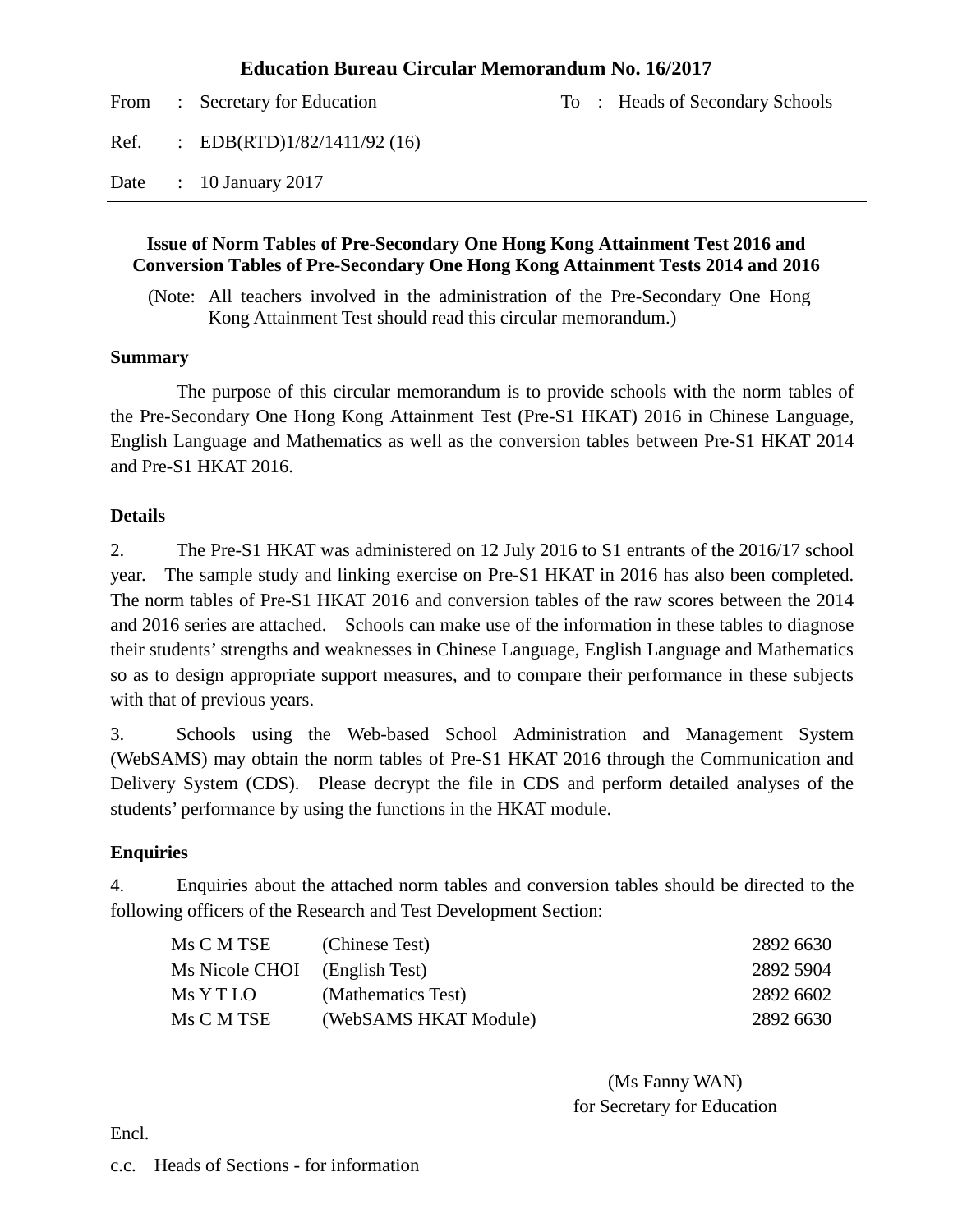# 中文科 常模表\*

| 0.0<br>$\boldsymbol{0}$<br>51<br>99.59<br>44.8<br>47.86<br>52<br>48.88<br>0.0<br>47.6<br>$\mathbf{1}$<br>100.61<br>$\overline{\mathbf{c}}$<br>53<br>50.4<br>49.89<br>0.0<br>101.62<br>3<br>53.1<br>50.91<br>0.1<br>54<br>102.64<br>4<br>55.7<br>51.92<br>0.1<br>55<br>103.65<br>5<br>52.94<br>0.2<br>56<br>58.9<br>104.67<br>6<br>0.3<br>57<br>53.95<br>105.68<br>61.9<br>7<br>58<br>0.5<br>64.9<br>54.96<br>106.69<br>$8\,$<br>55.98<br>$0.6\,$<br>59<br>67.9<br>107.71<br>9<br>$0.8\,$<br>60<br>70.8<br>56.99<br>108.72<br>$10\,$<br>58.01<br>$1.0\,$<br>61<br>73.5<br>109.74<br>59.02<br>1.3<br>62<br>76.2<br>11<br>110.75<br>12<br>60.04<br>1.5<br>63<br>79.0<br>111.77<br>13<br>61.05<br>64<br>81.4<br>1.7<br>112.78<br>62.06<br>2.0<br>65<br>83.7<br>14<br>113.79<br>2.3<br>86.0<br>15<br>63.08<br>66<br>114.81<br>87.9<br>64.09<br>2.6<br>67<br>115.82<br>16<br>89.9<br>17<br>65.11<br>2.8<br>68<br>116.84<br>18<br>66.12<br>3.2<br>69<br>117.85<br>91.5<br>70<br>92.9<br>19<br>67.14<br>3.6<br>118.87<br>20<br>68.15<br>3.9<br>71<br>119.88<br>94.3<br>4.4<br>72<br>21<br>69.16<br>95.3<br>120.89<br>22<br>4.8<br>73<br>96.2<br>70.18<br>121.91<br>23<br>5.3<br>74<br>97.1<br>71.19<br>122.92<br>5.9<br>75<br>97.8<br>24<br>72.21<br>123.94<br>25<br>6.5<br>76<br>98.4<br>73.22<br>124.95<br>74.24<br>$77 \,$<br>98.7<br>26<br>7.0<br>125.97<br>$27\,$<br>75.25<br>$7.5$<br>78<br>126.98<br>99.1<br>8.2<br>79<br>99.3<br>28<br>76.26<br>127.99<br>29<br>77.28<br>8.9<br>80<br>99.5<br>129.01<br>78.29<br>30<br>9.8<br>81<br>130.02<br>99.6<br>31<br>79.31<br>82<br>99.7<br>10.6<br>131.04<br>32<br>83<br>80.32<br>132.05<br>99.8<br>11.4<br>33<br>84<br>81.34<br>12.1<br>133.07<br>99.9<br>34<br>13.2<br>85<br>99.9<br>82.35<br>134.08<br>35<br>83.37<br>86<br>99.9<br>14.4<br>135.10<br>36<br>87<br>84.38<br>15.6<br>136.11<br>100.0<br>88<br>37<br>85.39<br>16.9<br>137.12<br>100.0<br>38<br>89<br>138.14<br>18.3<br>100.0<br>86.41<br>39<br>87.42<br>19.6<br>90<br>139.15<br>100.0<br>40<br>88.44<br>21.1<br>91<br>140.17<br>100.0<br>89.45<br>22.7<br>92<br>100.0<br>41<br>141.18<br>42<br>90.47<br>93<br>100.0<br>24.4<br>142.20<br>94<br>43<br>91.48<br>26.1<br>143.21<br>100.0<br>44<br>28.4<br>95<br>92.49<br>144.22<br>100.0<br>96<br>45<br>93.51<br>30.3<br>100.0<br>145.24<br>97<br>46<br>94.52<br>32.3<br>100.0<br>146.25<br>98<br>47<br>95.54<br>34.5<br>147.27<br>100.0<br>48<br>37.0<br>99<br>96.55<br>148.28<br>100.0<br>49<br>97.57<br>39.5<br>100<br>100.0<br>149.30<br>50<br>98.58<br>42.1 | 原始分 | 標準分 | 百分位數 | 原始分 | 標準分 | 百分位數 |
|-----------------------------------------------------------------------------------------------------------------------------------------------------------------------------------------------------------------------------------------------------------------------------------------------------------------------------------------------------------------------------------------------------------------------------------------------------------------------------------------------------------------------------------------------------------------------------------------------------------------------------------------------------------------------------------------------------------------------------------------------------------------------------------------------------------------------------------------------------------------------------------------------------------------------------------------------------------------------------------------------------------------------------------------------------------------------------------------------------------------------------------------------------------------------------------------------------------------------------------------------------------------------------------------------------------------------------------------------------------------------------------------------------------------------------------------------------------------------------------------------------------------------------------------------------------------------------------------------------------------------------------------------------------------------------------------------------------------------------------------------------------------------------------------------------------------------------------------------------------------------------------------------------------------------------------------------------------------------------------------------------------------------------------------------------------------------------------------------------------------------------------------------------------------------------------------------------------------------------------------------------------------------------------------------------------------------------------------------------------------------------------------------------------------------------------------------------------------------------------------------------------------------|-----|-----|------|-----|-----|------|
|                                                                                                                                                                                                                                                                                                                                                                                                                                                                                                                                                                                                                                                                                                                                                                                                                                                                                                                                                                                                                                                                                                                                                                                                                                                                                                                                                                                                                                                                                                                                                                                                                                                                                                                                                                                                                                                                                                                                                                                                                                                                                                                                                                                                                                                                                                                                                                                                                                                                                                                       |     |     |      |     |     |      |
|                                                                                                                                                                                                                                                                                                                                                                                                                                                                                                                                                                                                                                                                                                                                                                                                                                                                                                                                                                                                                                                                                                                                                                                                                                                                                                                                                                                                                                                                                                                                                                                                                                                                                                                                                                                                                                                                                                                                                                                                                                                                                                                                                                                                                                                                                                                                                                                                                                                                                                                       |     |     |      |     |     |      |
|                                                                                                                                                                                                                                                                                                                                                                                                                                                                                                                                                                                                                                                                                                                                                                                                                                                                                                                                                                                                                                                                                                                                                                                                                                                                                                                                                                                                                                                                                                                                                                                                                                                                                                                                                                                                                                                                                                                                                                                                                                                                                                                                                                                                                                                                                                                                                                                                                                                                                                                       |     |     |      |     |     |      |
|                                                                                                                                                                                                                                                                                                                                                                                                                                                                                                                                                                                                                                                                                                                                                                                                                                                                                                                                                                                                                                                                                                                                                                                                                                                                                                                                                                                                                                                                                                                                                                                                                                                                                                                                                                                                                                                                                                                                                                                                                                                                                                                                                                                                                                                                                                                                                                                                                                                                                                                       |     |     |      |     |     |      |
|                                                                                                                                                                                                                                                                                                                                                                                                                                                                                                                                                                                                                                                                                                                                                                                                                                                                                                                                                                                                                                                                                                                                                                                                                                                                                                                                                                                                                                                                                                                                                                                                                                                                                                                                                                                                                                                                                                                                                                                                                                                                                                                                                                                                                                                                                                                                                                                                                                                                                                                       |     |     |      |     |     |      |
|                                                                                                                                                                                                                                                                                                                                                                                                                                                                                                                                                                                                                                                                                                                                                                                                                                                                                                                                                                                                                                                                                                                                                                                                                                                                                                                                                                                                                                                                                                                                                                                                                                                                                                                                                                                                                                                                                                                                                                                                                                                                                                                                                                                                                                                                                                                                                                                                                                                                                                                       |     |     |      |     |     |      |
|                                                                                                                                                                                                                                                                                                                                                                                                                                                                                                                                                                                                                                                                                                                                                                                                                                                                                                                                                                                                                                                                                                                                                                                                                                                                                                                                                                                                                                                                                                                                                                                                                                                                                                                                                                                                                                                                                                                                                                                                                                                                                                                                                                                                                                                                                                                                                                                                                                                                                                                       |     |     |      |     |     |      |
|                                                                                                                                                                                                                                                                                                                                                                                                                                                                                                                                                                                                                                                                                                                                                                                                                                                                                                                                                                                                                                                                                                                                                                                                                                                                                                                                                                                                                                                                                                                                                                                                                                                                                                                                                                                                                                                                                                                                                                                                                                                                                                                                                                                                                                                                                                                                                                                                                                                                                                                       |     |     |      |     |     |      |
|                                                                                                                                                                                                                                                                                                                                                                                                                                                                                                                                                                                                                                                                                                                                                                                                                                                                                                                                                                                                                                                                                                                                                                                                                                                                                                                                                                                                                                                                                                                                                                                                                                                                                                                                                                                                                                                                                                                                                                                                                                                                                                                                                                                                                                                                                                                                                                                                                                                                                                                       |     |     |      |     |     |      |
|                                                                                                                                                                                                                                                                                                                                                                                                                                                                                                                                                                                                                                                                                                                                                                                                                                                                                                                                                                                                                                                                                                                                                                                                                                                                                                                                                                                                                                                                                                                                                                                                                                                                                                                                                                                                                                                                                                                                                                                                                                                                                                                                                                                                                                                                                                                                                                                                                                                                                                                       |     |     |      |     |     |      |
|                                                                                                                                                                                                                                                                                                                                                                                                                                                                                                                                                                                                                                                                                                                                                                                                                                                                                                                                                                                                                                                                                                                                                                                                                                                                                                                                                                                                                                                                                                                                                                                                                                                                                                                                                                                                                                                                                                                                                                                                                                                                                                                                                                                                                                                                                                                                                                                                                                                                                                                       |     |     |      |     |     |      |
|                                                                                                                                                                                                                                                                                                                                                                                                                                                                                                                                                                                                                                                                                                                                                                                                                                                                                                                                                                                                                                                                                                                                                                                                                                                                                                                                                                                                                                                                                                                                                                                                                                                                                                                                                                                                                                                                                                                                                                                                                                                                                                                                                                                                                                                                                                                                                                                                                                                                                                                       |     |     |      |     |     |      |
|                                                                                                                                                                                                                                                                                                                                                                                                                                                                                                                                                                                                                                                                                                                                                                                                                                                                                                                                                                                                                                                                                                                                                                                                                                                                                                                                                                                                                                                                                                                                                                                                                                                                                                                                                                                                                                                                                                                                                                                                                                                                                                                                                                                                                                                                                                                                                                                                                                                                                                                       |     |     |      |     |     |      |
|                                                                                                                                                                                                                                                                                                                                                                                                                                                                                                                                                                                                                                                                                                                                                                                                                                                                                                                                                                                                                                                                                                                                                                                                                                                                                                                                                                                                                                                                                                                                                                                                                                                                                                                                                                                                                                                                                                                                                                                                                                                                                                                                                                                                                                                                                                                                                                                                                                                                                                                       |     |     |      |     |     |      |
|                                                                                                                                                                                                                                                                                                                                                                                                                                                                                                                                                                                                                                                                                                                                                                                                                                                                                                                                                                                                                                                                                                                                                                                                                                                                                                                                                                                                                                                                                                                                                                                                                                                                                                                                                                                                                                                                                                                                                                                                                                                                                                                                                                                                                                                                                                                                                                                                                                                                                                                       |     |     |      |     |     |      |
|                                                                                                                                                                                                                                                                                                                                                                                                                                                                                                                                                                                                                                                                                                                                                                                                                                                                                                                                                                                                                                                                                                                                                                                                                                                                                                                                                                                                                                                                                                                                                                                                                                                                                                                                                                                                                                                                                                                                                                                                                                                                                                                                                                                                                                                                                                                                                                                                                                                                                                                       |     |     |      |     |     |      |
|                                                                                                                                                                                                                                                                                                                                                                                                                                                                                                                                                                                                                                                                                                                                                                                                                                                                                                                                                                                                                                                                                                                                                                                                                                                                                                                                                                                                                                                                                                                                                                                                                                                                                                                                                                                                                                                                                                                                                                                                                                                                                                                                                                                                                                                                                                                                                                                                                                                                                                                       |     |     |      |     |     |      |
|                                                                                                                                                                                                                                                                                                                                                                                                                                                                                                                                                                                                                                                                                                                                                                                                                                                                                                                                                                                                                                                                                                                                                                                                                                                                                                                                                                                                                                                                                                                                                                                                                                                                                                                                                                                                                                                                                                                                                                                                                                                                                                                                                                                                                                                                                                                                                                                                                                                                                                                       |     |     |      |     |     |      |
|                                                                                                                                                                                                                                                                                                                                                                                                                                                                                                                                                                                                                                                                                                                                                                                                                                                                                                                                                                                                                                                                                                                                                                                                                                                                                                                                                                                                                                                                                                                                                                                                                                                                                                                                                                                                                                                                                                                                                                                                                                                                                                                                                                                                                                                                                                                                                                                                                                                                                                                       |     |     |      |     |     |      |
|                                                                                                                                                                                                                                                                                                                                                                                                                                                                                                                                                                                                                                                                                                                                                                                                                                                                                                                                                                                                                                                                                                                                                                                                                                                                                                                                                                                                                                                                                                                                                                                                                                                                                                                                                                                                                                                                                                                                                                                                                                                                                                                                                                                                                                                                                                                                                                                                                                                                                                                       |     |     |      |     |     |      |
|                                                                                                                                                                                                                                                                                                                                                                                                                                                                                                                                                                                                                                                                                                                                                                                                                                                                                                                                                                                                                                                                                                                                                                                                                                                                                                                                                                                                                                                                                                                                                                                                                                                                                                                                                                                                                                                                                                                                                                                                                                                                                                                                                                                                                                                                                                                                                                                                                                                                                                                       |     |     |      |     |     |      |
|                                                                                                                                                                                                                                                                                                                                                                                                                                                                                                                                                                                                                                                                                                                                                                                                                                                                                                                                                                                                                                                                                                                                                                                                                                                                                                                                                                                                                                                                                                                                                                                                                                                                                                                                                                                                                                                                                                                                                                                                                                                                                                                                                                                                                                                                                                                                                                                                                                                                                                                       |     |     |      |     |     |      |
|                                                                                                                                                                                                                                                                                                                                                                                                                                                                                                                                                                                                                                                                                                                                                                                                                                                                                                                                                                                                                                                                                                                                                                                                                                                                                                                                                                                                                                                                                                                                                                                                                                                                                                                                                                                                                                                                                                                                                                                                                                                                                                                                                                                                                                                                                                                                                                                                                                                                                                                       |     |     |      |     |     |      |
|                                                                                                                                                                                                                                                                                                                                                                                                                                                                                                                                                                                                                                                                                                                                                                                                                                                                                                                                                                                                                                                                                                                                                                                                                                                                                                                                                                                                                                                                                                                                                                                                                                                                                                                                                                                                                                                                                                                                                                                                                                                                                                                                                                                                                                                                                                                                                                                                                                                                                                                       |     |     |      |     |     |      |
|                                                                                                                                                                                                                                                                                                                                                                                                                                                                                                                                                                                                                                                                                                                                                                                                                                                                                                                                                                                                                                                                                                                                                                                                                                                                                                                                                                                                                                                                                                                                                                                                                                                                                                                                                                                                                                                                                                                                                                                                                                                                                                                                                                                                                                                                                                                                                                                                                                                                                                                       |     |     |      |     |     |      |
|                                                                                                                                                                                                                                                                                                                                                                                                                                                                                                                                                                                                                                                                                                                                                                                                                                                                                                                                                                                                                                                                                                                                                                                                                                                                                                                                                                                                                                                                                                                                                                                                                                                                                                                                                                                                                                                                                                                                                                                                                                                                                                                                                                                                                                                                                                                                                                                                                                                                                                                       |     |     |      |     |     |      |
|                                                                                                                                                                                                                                                                                                                                                                                                                                                                                                                                                                                                                                                                                                                                                                                                                                                                                                                                                                                                                                                                                                                                                                                                                                                                                                                                                                                                                                                                                                                                                                                                                                                                                                                                                                                                                                                                                                                                                                                                                                                                                                                                                                                                                                                                                                                                                                                                                                                                                                                       |     |     |      |     |     |      |
|                                                                                                                                                                                                                                                                                                                                                                                                                                                                                                                                                                                                                                                                                                                                                                                                                                                                                                                                                                                                                                                                                                                                                                                                                                                                                                                                                                                                                                                                                                                                                                                                                                                                                                                                                                                                                                                                                                                                                                                                                                                                                                                                                                                                                                                                                                                                                                                                                                                                                                                       |     |     |      |     |     |      |
|                                                                                                                                                                                                                                                                                                                                                                                                                                                                                                                                                                                                                                                                                                                                                                                                                                                                                                                                                                                                                                                                                                                                                                                                                                                                                                                                                                                                                                                                                                                                                                                                                                                                                                                                                                                                                                                                                                                                                                                                                                                                                                                                                                                                                                                                                                                                                                                                                                                                                                                       |     |     |      |     |     |      |
|                                                                                                                                                                                                                                                                                                                                                                                                                                                                                                                                                                                                                                                                                                                                                                                                                                                                                                                                                                                                                                                                                                                                                                                                                                                                                                                                                                                                                                                                                                                                                                                                                                                                                                                                                                                                                                                                                                                                                                                                                                                                                                                                                                                                                                                                                                                                                                                                                                                                                                                       |     |     |      |     |     |      |
|                                                                                                                                                                                                                                                                                                                                                                                                                                                                                                                                                                                                                                                                                                                                                                                                                                                                                                                                                                                                                                                                                                                                                                                                                                                                                                                                                                                                                                                                                                                                                                                                                                                                                                                                                                                                                                                                                                                                                                                                                                                                                                                                                                                                                                                                                                                                                                                                                                                                                                                       |     |     |      |     |     |      |
|                                                                                                                                                                                                                                                                                                                                                                                                                                                                                                                                                                                                                                                                                                                                                                                                                                                                                                                                                                                                                                                                                                                                                                                                                                                                                                                                                                                                                                                                                                                                                                                                                                                                                                                                                                                                                                                                                                                                                                                                                                                                                                                                                                                                                                                                                                                                                                                                                                                                                                                       |     |     |      |     |     |      |
|                                                                                                                                                                                                                                                                                                                                                                                                                                                                                                                                                                                                                                                                                                                                                                                                                                                                                                                                                                                                                                                                                                                                                                                                                                                                                                                                                                                                                                                                                                                                                                                                                                                                                                                                                                                                                                                                                                                                                                                                                                                                                                                                                                                                                                                                                                                                                                                                                                                                                                                       |     |     |      |     |     |      |
|                                                                                                                                                                                                                                                                                                                                                                                                                                                                                                                                                                                                                                                                                                                                                                                                                                                                                                                                                                                                                                                                                                                                                                                                                                                                                                                                                                                                                                                                                                                                                                                                                                                                                                                                                                                                                                                                                                                                                                                                                                                                                                                                                                                                                                                                                                                                                                                                                                                                                                                       |     |     |      |     |     |      |
|                                                                                                                                                                                                                                                                                                                                                                                                                                                                                                                                                                                                                                                                                                                                                                                                                                                                                                                                                                                                                                                                                                                                                                                                                                                                                                                                                                                                                                                                                                                                                                                                                                                                                                                                                                                                                                                                                                                                                                                                                                                                                                                                                                                                                                                                                                                                                                                                                                                                                                                       |     |     |      |     |     |      |
|                                                                                                                                                                                                                                                                                                                                                                                                                                                                                                                                                                                                                                                                                                                                                                                                                                                                                                                                                                                                                                                                                                                                                                                                                                                                                                                                                                                                                                                                                                                                                                                                                                                                                                                                                                                                                                                                                                                                                                                                                                                                                                                                                                                                                                                                                                                                                                                                                                                                                                                       |     |     |      |     |     |      |
|                                                                                                                                                                                                                                                                                                                                                                                                                                                                                                                                                                                                                                                                                                                                                                                                                                                                                                                                                                                                                                                                                                                                                                                                                                                                                                                                                                                                                                                                                                                                                                                                                                                                                                                                                                                                                                                                                                                                                                                                                                                                                                                                                                                                                                                                                                                                                                                                                                                                                                                       |     |     |      |     |     |      |
|                                                                                                                                                                                                                                                                                                                                                                                                                                                                                                                                                                                                                                                                                                                                                                                                                                                                                                                                                                                                                                                                                                                                                                                                                                                                                                                                                                                                                                                                                                                                                                                                                                                                                                                                                                                                                                                                                                                                                                                                                                                                                                                                                                                                                                                                                                                                                                                                                                                                                                                       |     |     |      |     |     |      |
|                                                                                                                                                                                                                                                                                                                                                                                                                                                                                                                                                                                                                                                                                                                                                                                                                                                                                                                                                                                                                                                                                                                                                                                                                                                                                                                                                                                                                                                                                                                                                                                                                                                                                                                                                                                                                                                                                                                                                                                                                                                                                                                                                                                                                                                                                                                                                                                                                                                                                                                       |     |     |      |     |     |      |
|                                                                                                                                                                                                                                                                                                                                                                                                                                                                                                                                                                                                                                                                                                                                                                                                                                                                                                                                                                                                                                                                                                                                                                                                                                                                                                                                                                                                                                                                                                                                                                                                                                                                                                                                                                                                                                                                                                                                                                                                                                                                                                                                                                                                                                                                                                                                                                                                                                                                                                                       |     |     |      |     |     |      |
|                                                                                                                                                                                                                                                                                                                                                                                                                                                                                                                                                                                                                                                                                                                                                                                                                                                                                                                                                                                                                                                                                                                                                                                                                                                                                                                                                                                                                                                                                                                                                                                                                                                                                                                                                                                                                                                                                                                                                                                                                                                                                                                                                                                                                                                                                                                                                                                                                                                                                                                       |     |     |      |     |     |      |
|                                                                                                                                                                                                                                                                                                                                                                                                                                                                                                                                                                                                                                                                                                                                                                                                                                                                                                                                                                                                                                                                                                                                                                                                                                                                                                                                                                                                                                                                                                                                                                                                                                                                                                                                                                                                                                                                                                                                                                                                                                                                                                                                                                                                                                                                                                                                                                                                                                                                                                                       |     |     |      |     |     |      |
|                                                                                                                                                                                                                                                                                                                                                                                                                                                                                                                                                                                                                                                                                                                                                                                                                                                                                                                                                                                                                                                                                                                                                                                                                                                                                                                                                                                                                                                                                                                                                                                                                                                                                                                                                                                                                                                                                                                                                                                                                                                                                                                                                                                                                                                                                                                                                                                                                                                                                                                       |     |     |      |     |     |      |
|                                                                                                                                                                                                                                                                                                                                                                                                                                                                                                                                                                                                                                                                                                                                                                                                                                                                                                                                                                                                                                                                                                                                                                                                                                                                                                                                                                                                                                                                                                                                                                                                                                                                                                                                                                                                                                                                                                                                                                                                                                                                                                                                                                                                                                                                                                                                                                                                                                                                                                                       |     |     |      |     |     |      |
|                                                                                                                                                                                                                                                                                                                                                                                                                                                                                                                                                                                                                                                                                                                                                                                                                                                                                                                                                                                                                                                                                                                                                                                                                                                                                                                                                                                                                                                                                                                                                                                                                                                                                                                                                                                                                                                                                                                                                                                                                                                                                                                                                                                                                                                                                                                                                                                                                                                                                                                       |     |     |      |     |     |      |
|                                                                                                                                                                                                                                                                                                                                                                                                                                                                                                                                                                                                                                                                                                                                                                                                                                                                                                                                                                                                                                                                                                                                                                                                                                                                                                                                                                                                                                                                                                                                                                                                                                                                                                                                                                                                                                                                                                                                                                                                                                                                                                                                                                                                                                                                                                                                                                                                                                                                                                                       |     |     |      |     |     |      |
|                                                                                                                                                                                                                                                                                                                                                                                                                                                                                                                                                                                                                                                                                                                                                                                                                                                                                                                                                                                                                                                                                                                                                                                                                                                                                                                                                                                                                                                                                                                                                                                                                                                                                                                                                                                                                                                                                                                                                                                                                                                                                                                                                                                                                                                                                                                                                                                                                                                                                                                       |     |     |      |     |     |      |
|                                                                                                                                                                                                                                                                                                                                                                                                                                                                                                                                                                                                                                                                                                                                                                                                                                                                                                                                                                                                                                                                                                                                                                                                                                                                                                                                                                                                                                                                                                                                                                                                                                                                                                                                                                                                                                                                                                                                                                                                                                                                                                                                                                                                                                                                                                                                                                                                                                                                                                                       |     |     |      |     |     |      |
|                                                                                                                                                                                                                                                                                                                                                                                                                                                                                                                                                                                                                                                                                                                                                                                                                                                                                                                                                                                                                                                                                                                                                                                                                                                                                                                                                                                                                                                                                                                                                                                                                                                                                                                                                                                                                                                                                                                                                                                                                                                                                                                                                                                                                                                                                                                                                                                                                                                                                                                       |     |     |      |     |     |      |
|                                                                                                                                                                                                                                                                                                                                                                                                                                                                                                                                                                                                                                                                                                                                                                                                                                                                                                                                                                                                                                                                                                                                                                                                                                                                                                                                                                                                                                                                                                                                                                                                                                                                                                                                                                                                                                                                                                                                                                                                                                                                                                                                                                                                                                                                                                                                                                                                                                                                                                                       |     |     |      |     |     |      |
|                                                                                                                                                                                                                                                                                                                                                                                                                                                                                                                                                                                                                                                                                                                                                                                                                                                                                                                                                                                                                                                                                                                                                                                                                                                                                                                                                                                                                                                                                                                                                                                                                                                                                                                                                                                                                                                                                                                                                                                                                                                                                                                                                                                                                                                                                                                                                                                                                                                                                                                       |     |     |      |     |     |      |

\* 常模表根據二零一六/一七學年入讀中一的學生樣本編製。

$$
\overline{4} \mathcal{F} \mathcal{L} \mathcal{L} \mathcal{L} \mathcal{L} \mathcal{L} \mathcal{L} \mathcal{L} \mathcal{L} \mathcal{L} \mathcal{L} \mathcal{L} \mathcal{L} \mathcal{L} \mathcal{L} \mathcal{L} \mathcal{L} \mathcal{L} \mathcal{L} \mathcal{L} \mathcal{L} \mathcal{L} \mathcal{L} \mathcal{L} \mathcal{L} \mathcal{L} \mathcal{L} \mathcal{L} \mathcal{L} \mathcal{L} \mathcal{L} \mathcal{L} \mathcal{L} \mathcal{L} \mathcal{L} \mathcal{L} \mathcal{L} \mathcal{L} \mathcal{L} \mathcal{L} \mathcal{L} \mathcal{L} \mathcal{L} \mathcal{L} \mathcal{L} \mathcal{L} \mathcal{L} \mathcal{L} \mathcal{L} \mathcal{L} \mathcal{L} \mathcal{L} \mathcal{L} \mathcal{L} \mathcal{L} \mathcal{L} \mathcal{L} \mathcal{L} \mathcal{L} \mathcal{L} \mathcal{L} \mathcal{L} \mathcal{L} \mathcal{L} \mathcal{L} \mathcal{L} \mathcal{L} \mathcal{L} \mathcal{L} \mathcal{L} \mathcal{L} \mathcal{L} \mathcal{L} \mathcal{L} \mathcal{L} \mathcal{L} \mathcal{L} \mathcal{L} \mathcal{L} \mathcal{L} \mathcal{L} \mathcal{L} \mathcal{L} \mathcal{L} \mathcal{L} \mathcal{L} \mathcal{L} \mathcal{L} \mathcal{L} \mathcal{L} \mathcal{L} \mathcal{L} \mathcal{L} \mathcal{L} \mathcal{L} \mathcal{L} \mathcal{L} \mathcal{L} \mathcal{L} \mathcal{L} \mathcal{L} \mathcal{L} \mathcal{L} \mathcal{L} \mathcal{L} \mathcal{L} \mathcal{L} \mathcal{L} \mathcal{L} \mathcal{L} \mathcal{L} \mathcal{L} \mathcal{L} \mathcal{L} \mathcal{L} \mathcal{L} \mathcal{L} \mathcal{L} \mathcal{L} \mathcal{L} \mathcal{L} \mathcal{L} \mathcal{L} \mathcal{L} \mathcal{L} \mathcal{
$$

標準差 14.79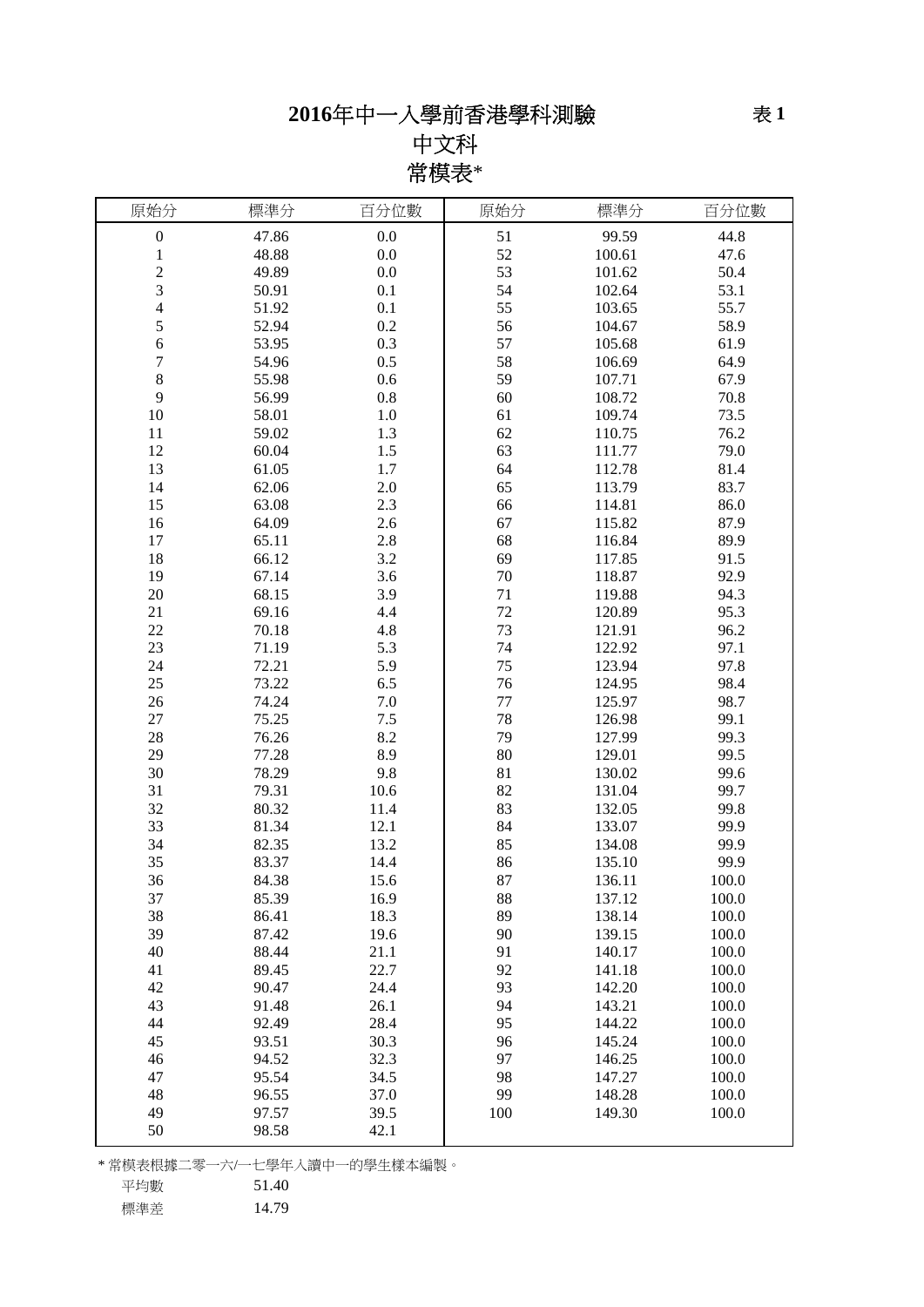## **2016**年中一入學前香港學科測驗 中文科 按語文能力劃分的常模表\*

|      | 原始分                                             | 標準分                     | 百分位數              |             | 原始分                 | 標準分                      | 百分位數                 |
|------|-------------------------------------------------|-------------------------|-------------------|-------------|---------------------|--------------------------|----------------------|
| 聆聽理解 | $\boldsymbol{0}$<br>$\frac{1}{2}$               | 55.14<br>59.53<br>63.91 | 0.4<br>0.6<br>1.8 | 篇章理解<br>(續) | 15<br>16<br>17      | 95.96<br>98.46<br>100.96 | 38.9<br>44.7<br>51.4 |
|      |                                                 | 68.30                   | 3.0               |             | 18                  | 103.46                   | 58.0                 |
|      | $\overline{\mathcal{L}}$                        | 72.68                   | 5.7               |             | 19                  | 105.96                   | 64.7                 |
|      | 5<br>6                                          | 77.07<br>81.45          | 9.2<br>14.5       |             | $20\,$<br>21        | 108.47<br>110.97         | 71.4<br>77.8         |
|      | $\overline{7}$                                  | 85.84                   | 21.3              |             | 22                  | 113.47                   | 83.7                 |
|      | 8                                               | 90.22                   | 29.9              |             | 23                  | 115.97                   | 88.7                 |
|      | 9<br>10                                         | 94.61<br>98.99          | 39.5<br>51.0      |             | 24<br>$25\,$        | 118.47<br>120.97         | 92.5<br>95.3         |
|      | 11                                              | 103.38                  | 62.6              |             | $26\,$              | 123.48                   | 97.4                 |
|      | 12                                              | 107.76                  | 73.5              |             | 27                  | 125.98                   | 98.8                 |
|      | 13<br>14                                        | 112.15<br>116.53        | 82.3<br>89.8      |             | 28<br>29            | 128.48<br>130.98         | 99.5<br>99.8         |
|      | 15                                              | 120.92                  | 94.9              |             | 30                  | 133.48                   | 100.0                |
|      | 16<br>17                                        | 125.30<br>129.69        | 97.8              |             | 31                  | 135.98                   | 100.0                |
|      | 18                                              | 134.07                  | 99.3<br>99.9      | 短文寫作        | $\boldsymbol{0}$    | 63.32                    | 3.6                  |
|      | 19                                              | 138.46                  | 100.0             |             | $\,1\,$             | 65.74                    | 4.1                  |
|      | 20                                              | 142.84                  | 100.0             |             | $\frac{2}{3}$       | 68.17                    | 4.5                  |
| 詞義辨析 | $\boldsymbol{0}$                                | 64.46                   | 8.4               |             | $\overline{4}$      | 70.60<br>73.02           | 5.2<br>6.2           |
|      | $\mathbf{1}$                                    | 87.70                   | 38.7              |             | 5                   | 75.45                    | 7.8                  |
|      | $\overline{c}$                                  | 110.93                  | 100.0             |             | 6<br>$\overline{7}$ | 77.88<br>80.30           | 9.8<br>11.9          |
| 句義辨析 | $\boldsymbol{0}$                                | 65.52                   | 4.4               |             | $\,8$               | 82.73                    | 14.4                 |
|      | $\,1$                                           | 79.34                   | 18.6              |             | 9                   | 85.16                    | 17.6                 |
|      | $\overline{c}$<br>3                             | 93.17<br>106.99         | 46.4<br>81.1      |             | $10\,$<br>11        | 87.58<br>90.01           | 21.3<br>25.2         |
|      | $\overline{\mathcal{L}}$                        | 120.82                  | 100.0             |             | 12                  | 92.44                    | 30.0                 |
|      |                                                 |                         |                   |             | 13                  | 94.86                    | 35.1                 |
| 段義理解 | $\boldsymbol{0}$<br>$\mathbf{1}$                | 64.05<br>70.69          | 4.1<br>4.1        |             | 14<br>15            | 97.29<br>99.72           | 40.9<br>47.8         |
|      |                                                 | 77.33                   | 16.0              |             | 16                  | 102.14                   | 54.9                 |
|      |                                                 | 83.97                   | 16.0              |             | 17                  | 104.57                   | 62.6                 |
|      | $\begin{array}{c} 2 \\ 3 \\ 4 \\ 5 \end{array}$ | 90.61<br>97.25          | 38.5<br>38.5      |             | 18<br>19            | 107.00<br>109.42         | 69.7<br>76.2         |
|      | 6                                               | 103.89                  | 70.7              |             | 20                  | 111.85                   | 81.8                 |
|      | 7                                               | 110.53                  | 70.7              |             | 21                  | 114.27                   | 86.7                 |
|      | 8                                               | 117.17                  | 100.0             |             | $22\,$<br>$23\,$    | 116.70<br>119.13         | 90.2<br>93.1         |
| 篇章理解 | $\boldsymbol{0}$                                | 58.43                   | 0.5               |             | 24                  | 121.55                   | 95.3                 |
|      | $\,1$                                           | 60.94                   | 0.7               |             | 25                  | 123.98                   | 96.9                 |
|      | $\frac{2}{3}$                                   | 63.44<br>65.94          | 2.0<br>2.5        |             | 26<br>27            | 126.41<br>128.83         | 97.9<br>98.7         |
|      | $\overline{\mathcal{L}}$                        | 68.44                   | 4.0               |             | $28\,$              | 131.26                   | 99.3                 |
|      | 5                                               | 70.94                   | 5.1               |             | 29                  | 133.69<br>136.11         | 99.6<br>99.9         |
|      | 6<br>$\overline{7}$                             | 73.44<br>75.95          | 7.1<br>$8.8\,$    |             | 30<br>31            | 138.54                   | 100.0                |
|      | $\,$ $\,$                                       | 78.45                   | 11.0              |             | 32                  | 140.97                   | 100.0                |
|      | 9<br>10                                         | 80.95<br>83.45          | 13.4<br>16.2      |             | 33<br>34            | 143.39<br>145.82         | 100.0<br>100.0       |
|      | 11                                              | 85.95                   | 19.4              |             | 35                  | 148.25                   | 100.0                |
|      | 12                                              | 88.45                   | 23.7              |             |                     |                          |                      |
|      | 13<br>14                                        | 90.96<br>93.46          | 28.4<br>33.1      |             |                     |                          |                      |
|      |                                                 |                         |                   |             |                     |                          |                      |
|      |                                                 |                         |                   |             |                     |                          |                      |
|      |                                                 |                         |                   |             |                     |                          |                      |
|      |                                                 |                         |                   |             |                     |                          |                      |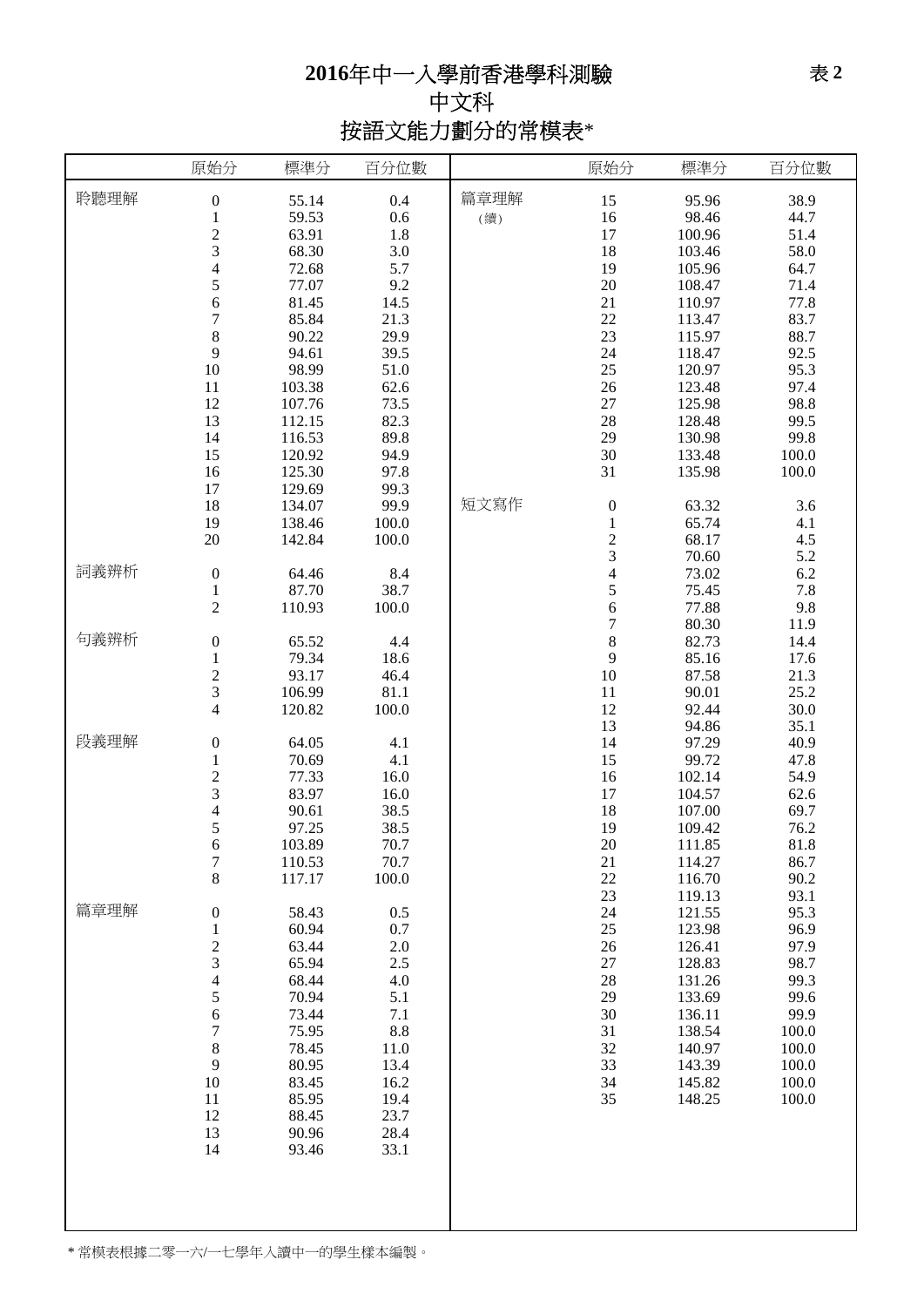#### **Pre-Secondary One Hong Kong Attainment Test 2016 English Norm Table**\*

| Raw              | Standardized |            | Raw    | Standardized |            |
|------------------|--------------|------------|--------|--------------|------------|
| Score            | Score        | Percentile | Score  | Score        | Percentile |
| $\boldsymbol{0}$ | 69.26        | $0.0\,$    | 51     | 101.96       | 55.4       |
| $\mathbf{1}$     | 69.91        | $0.0\,$    | 52     | 102.60       | 56.6       |
| $\overline{c}$   | 70.55        | 0.1        | 53     | 103.25       | 57.8       |
| 3                | 71.19        | 0.1        | 54     | 103.89       | 58.8       |
| $\overline{4}$   | 71.83        | 0.1        | 55     | 104.53       | 60.0       |
| 5                | 72.47        | 0.2        | 56     | 105.17       | 61.1       |
| 6                | 73.11        | 0.3        | 57     | 105.81       | 62.2       |
| 7                | 73.75        | 0.5        | 58     | 106.45       | 63.4       |
| 8                | 74.39        | 0.8        | 59     | 107.09       | 64.6       |
| 9                | 75.03        | 1.3        | 60     | 107.73       | 65.5       |
| 10               | 75.68        | 1.8        | 61     | 108.37       | 66.6       |
| 11               | 76.32        | 2.4        | 62     | 109.02       | 67.7       |
| 12               | 76.96        | 3.2        | 63     | 109.66       | 68.8       |
| 13               | 77.60        | 4.3        | 64     | 110.30       | 70.1       |
| 14               | 78.24        | 5.5        | 65     | 110.94       | 71.4       |
| 15               | 78.88        | 6.7        | 66     | 111.58       | 72.5       |
| 16               | 79.52        | 8.2        | 67     | 112.22       | 73.8       |
| 17               | 80.16        | 9.8        | 68     | 112.86       | 75.0       |
| 18               | 80.80        | 11.4       | 69     | 113.50       | 76.2       |
| 19               | 81.45        | 13.1       | $70\,$ | 114.15       | 77.5       |
| 20               | 82.09        | 14.8       | 71     | 114.79       | 78.8       |
| 21               | 82.73        | 16.4       | 72     | 115.43       | 80.2       |
| 22               | 83.37        | 17.9       | 73     | 116.07       | 81.4       |
| 23               | 84.01        | 19.7       | 74     | 116.71       | 82.7       |
| 24               | 84.65        | 21.3       | 75     | 117.35       | 84.0       |
| 25               | 85.29        | 22.7       | 76     | 117.99       | 85.4       |
| 26               | 85.93        | 24.0       | 77     | 118.63       | 86.8       |
| 27               | 86.58        | 25.6       | 78     | 119.27       | 88.1       |
| 28               | 87.22        | 27.2       | 79     | 119.92       | 89.2       |
| 29               | 87.86        | 28.6       | 80     | 120.56       | 90.3       |
| 30               | 88.50        | 30.1       | 81     | 121.20       | 91.6       |
| 31               | 89.14        | 31.5       | 82     | 121.84       | 92.7       |
| 32               | 89.78        | 33.0       | 83     | 122.48       | 93.6       |
| 33               | 90.42        | 34.3       | 84     | 123.12       | 94.7       |
| 34               | 91.06        | 35.6       | 85     | 123.76       | 95.5       |
| 35               | 91.70        | 36.7       | 86     | 124.40       | 96.3       |
| 36               | 92.35        | 37.8       | 87     | 125.05       | 97.0       |
| 37               | 92.99        | 39.0       | 88     | 125.69       | 97.6       |
| 38               | 93.63        | 40.4       | 89     | 126.33       | 98.0       |
| 39               | 94.27        | 41.5       | 90     | 126.97       | 98.4       |
| 40               | 94.91        | 42.7       | 91     | 127.61       | 98.7       |
| 41               | 95.55        | 44.0       | 92     | 128.25       | 99.0       |
| 42               | 96.19        | 45.1       | 93     | 128.89       | 99.3       |
| 43               | 96.83        | 46.4       | 94     | 129.53       | 99.5       |
| 44               | 97.48        | 47.6       | 95     | 130.17       | 99.7       |
| 45               | 98.12        | 48.7       | 96     | 130.82       | 99.8       |
| 46               | 98.76        | 49.8       | 97     | 131.46       | 99.9       |
| 47               | 99.40        | 51.0       | 98     | 132.10       | 99.9       |
| 48               | 100.04       | 52.2       | 99     | 132.74       | 100.0      |
| 49               | 100.68       | 53.3       | 100    | 133.38       | 100.0      |
| 50               | 101.32       | 54.3       |        |              |            |

\* Sample for construction of this norm table was collected from S1 entrants of the 2016/17 school year.

Mean 47.94<br>S.D. 23.39

23.39

**Table 1**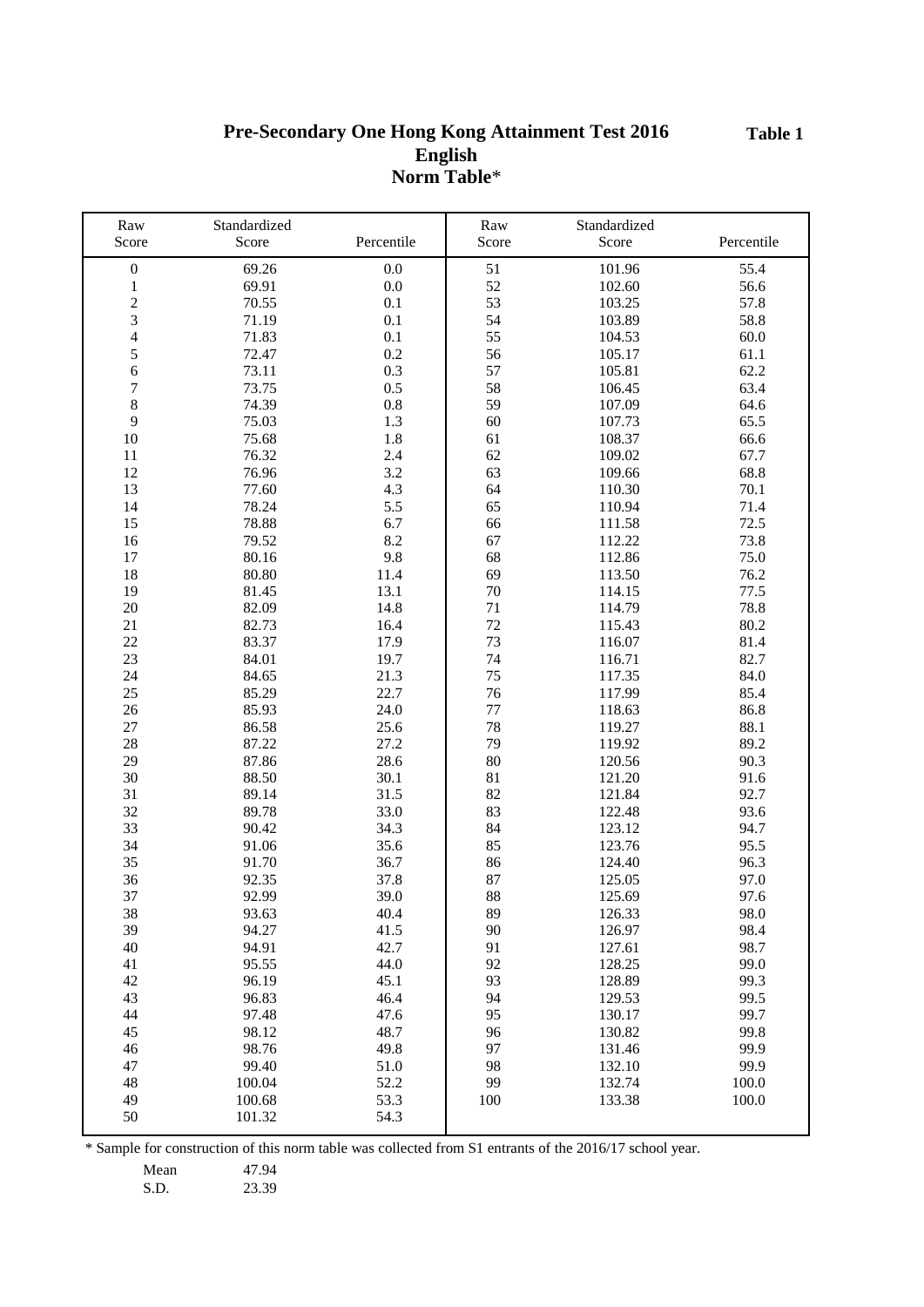#### **Table 2**

## **Pre-Secondary One Hong Kong Attainment Test 2016 English Norm Table by Testing Area**\*

| Raw                     | Standardized     |            | Raw              | Standardized   |            |
|-------------------------|------------------|------------|------------------|----------------|------------|
| Score                   | Score            | Percentile | Score            | Score          | Percentile |
|                         | <b>Listening</b> |            |                  |                |            |
| $\boldsymbol{0}$        | 70.45            | 0.4        | 19               | 98.66          | 52.1       |
| $\,1$                   | 72.16            | 0.9        | $20\,$           | 100.15         | 54.7       |
| $\overline{c}$          | 73.86            | 1.9        | 21               | 101.63         | 56.9       |
| $\overline{\mathbf{3}}$ | 75.57            | 3.9        | $22\,$           | 103.11         | 59.0       |
| $\overline{4}$          | 77.27            | 5.9        | 23               | 104.59         | 61.2       |
| 5                       | 78.97            | 9.8        | 24               | 106.07         | 63.7       |
| 6                       | 80.68            | 12.6       | 25               | 107.55         | 66.0       |
|                         |                  |            |                  |                |            |
| $\boldsymbol{7}$        | 82.38            | 17.7       | 26               | 109.03         | 68.8       |
| 8                       | 84.09            | 20.7       | 27               | 110.51         | 70.8       |
| 9                       | 85.79            | 25.3       | 28               | 111.99         | 73.8       |
| 10                      | 87.50            | 28.3       | 29               | 113.47         | 75.8       |
| 11                      | 89.20            | 32.3       | 30               | 114.95         | 79.2       |
| 12                      | 90.91            | 35.2       | 31               | 116.43         | 81.1       |
| 13                      | 92.61            | 38.6       | 32               | 117.91         | 85.3       |
| 14                      | 94.32            | 41.5       | 33               | 119.39         | 86.8       |
| 15                      | 96.02            | 44.6       | 34               | 120.87         | 91.0       |
| 16                      | 97.73            | 47.7       | 35               | 122.35         | 92.3       |
| 17                      | 99.43            | 50.5       | 36               | 123.83         | 96.5       |
| 18                      | 101.14           | 53.9       | 37               | 125.31         | 97.2       |
| 19                      | 102.84           | 56.5       | 38               | 126.79         | 100.0      |
| 20                      | 104.54           | 60.1       |                  |                |            |
| 21                      | 106.25           | 62.9       |                  | <b>Writing</b> |            |
| 22                      | 107.95           | 66.5       | $\boldsymbol{0}$ | 73.92          | 6.6        |
| 23                      | 109.66           | 69.3       | $\,1\,$          | 76.36          | 8.9        |
| 24                      | 111.36           | 73.2       | $\frac{2}{3}$    | 78.79          | 11.4       |
| 25                      | 113.07           | 75.7       |                  | 81.23          | 14.0       |
| 26                      | 114.77           | 80.1       | $\overline{4}$   | 83.67          | 17.0       |
| 27                      | 116.48           | 82.6       | 5                | 86.10          | 21.7       |
| 28                      | 118.18           | 87.5       | 6                | 88.54          | 25.5       |
| 29                      | 119.89           | 89.7       | $\sqrt{ }$       | 90.98          | 31.0       |
| 30                      | 121.59           | 94.7       | $\,8$            | 93.42          | 38.4       |
| 31                      | 123.30           | 96.1       | 9                | 95.85          | 43.0       |
| 32                      | 125.00           | 100.0      | 10               | 98.29          | 48.4       |
|                         |                  |            | 11               | 100.73         | 53.3       |
|                         | Reading          |            | 12               | 103.16         | 59.6       |
| $\boldsymbol{0}$        | 70.53            | 0.2        | 13               | 105.60         | 67.3       |
| $\mathbf{1}$            | 72.02            | 0.3        | 14               | 108.04         | 72.8       |
| 2                       | 73.50            | 0.8        | 15               | 110.48         | 78.0       |
| 3                       | 74.98            | 1.5        | 16               | 112.91         | 82.2       |
| $\overline{4}$          | 76.46            | 3.0        | 17               | 115.35         | 86.5       |
| 5                       | 77.94            | 4.6        | 18               | 117.79         | 90.6       |
| $\boldsymbol{6}$        | 79.42            | 7.7        | 19               | 120.22         | 93.1       |
| $\boldsymbol{7}$        | 80.90            | 10.5       | 20               | 122.66         | 94.8       |
| $\,$ 8 $\,$             | 82.38            | 14.5       | 21               | 125.10         | 96.0       |
| 9                       | 83.86            | 18.1       | $22\,$           | 127.54         | 96.9       |
| 10                      | 85.34            | 22.8       | 23               | 129.97         | 97.6       |
| 11                      | 86.82            | 26.8       | 24               | 132.41         | 98.3       |
| 12                      | 88.30            | 31.1       | 25               | 134.85         | 98.8       |
| 13                      | 89.78            | 34.7       | 26               | 137.28         | 99.1       |
| 14                      | 91.26            | 38.2       | 27               | 139.72         | 99.4       |
| 15                      | 92.74            | 41.4       | 28               | 142.16         | 99.7       |
| 16                      | 94.22            | 44.4       | 29               | 144.60         | 99.9       |
| 17                      | 95.70            | 47.1       | 30               | 147.03         | 100.0      |
| 18                      | 97.18            | 49.8       |                  |                |            |
|                         |                  |            |                  |                |            |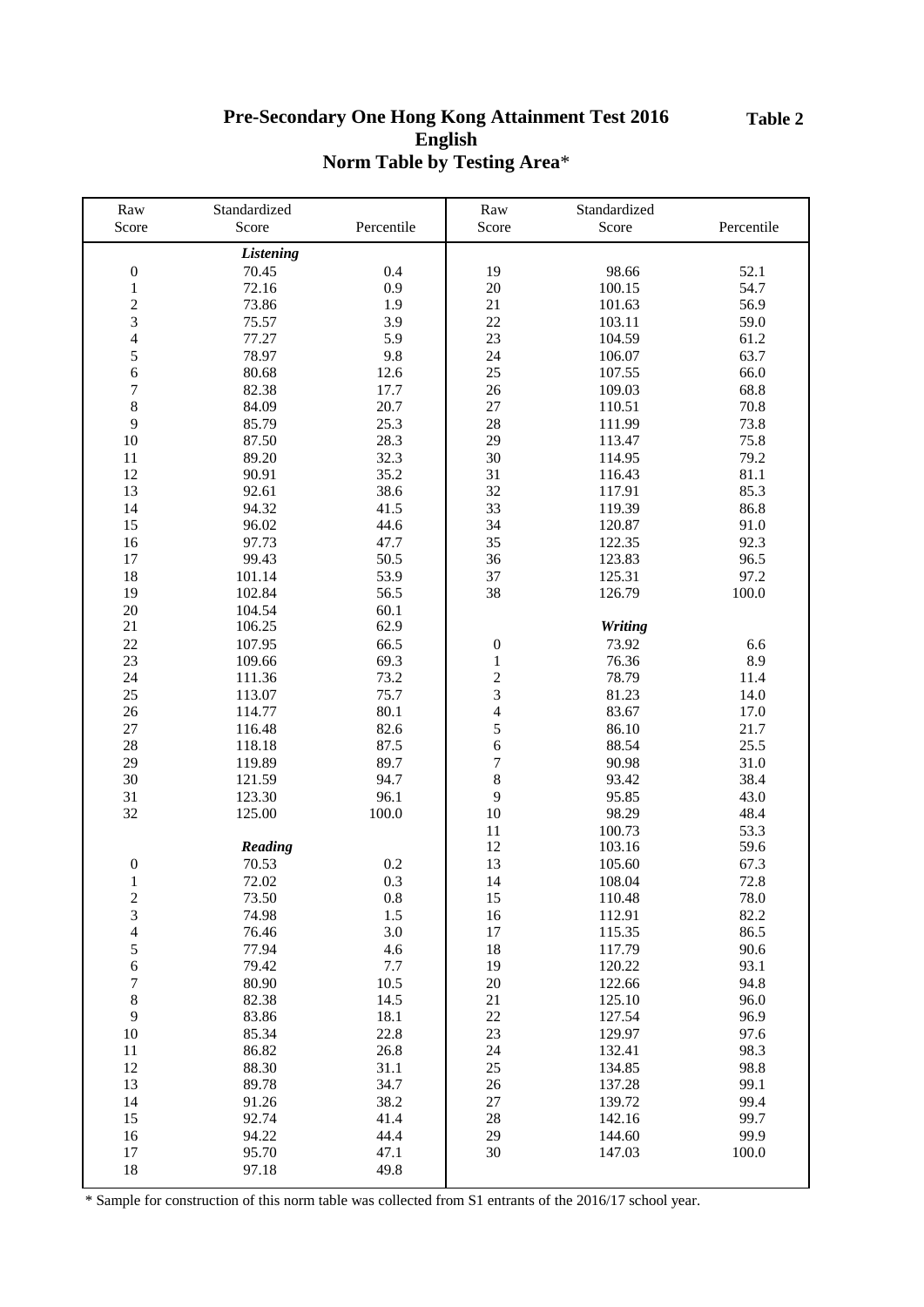## **Pre-Secondary One Hong Kong Attainment Test 2016 2016**年中一入學前香港學科測驗 數學科 **Mathematics** 常模表\* **Norm Table**\*

| 原始分                      | 標準分                       | 百分位數       | 原始分       | 標準分                       | 百分位數       |
|--------------------------|---------------------------|------------|-----------|---------------------------|------------|
| Raw Score                | <b>Standardized Score</b> | Percentile | Raw Score | <b>Standardized Score</b> | Percentile |
| $\boldsymbol{0}$         | 63.00                     | 0.1        | 51        | 95.16                     | 37.6       |
| $\mathbf{1}$             | 63.64                     | 0.2        | 52        | 95.79                     | 38.8       |
| $\overline{c}$           | 64.27                     | 0.2        | 53        | 96.42                     | 39.9       |
| 3                        | 64.90                     | $0.2\,$    | 54        | 97.05                     | 41.0       |
| $\overline{\mathcal{L}}$ | 65.53                     | 0.3        | 55        | 97.68                     | 42.3       |
| 5                        | 66.16                     | 0.3        | 56        | 98.31                     | 43.6       |
| 6                        | 66.79                     | 0.4        | 57        | 98.94                     | 44.8       |
| $\overline{7}$           | 67.42                     | 0.5        | 58        | 99.57                     | 46.1       |
| 8                        | 68.05                     | 0.7        | 59        | 100.20                    | 47.5       |
| 9                        | 68.68                     | $0.8\,$    | 60        | 100.83                    | 48.9       |
| 10                       | 69.31                     | 1.3        | 61        | 101.47                    | 50.3       |
| 11                       | 69.94                     | 1.5        | 62        | 102.10                    | 51.7       |
| 12                       | 70.57                     | 2.2        | 63        | 102.73                    | 53.1       |
| 13                       | 71.20                     | 2.4        | 64        | 103.36                    | 54.4       |
| 14                       | 71.83                     | 3.2        | 65        | 103.99                    | 55.8       |
| 15                       | 72.46                     | 3.7        | 66        | 104.62                    | 57.1       |
| 16                       | 73.09                     | 4.6        | 67        | 105.25                    | 58.5       |
| 17                       | 73.72                     | 5.1        | 68        | 105.88                    | 60.0       |
| 18                       | 74.35                     | 5.9        | 69        | 106.51                    | 61.5       |
| 19                       | 74.98                     | 6.7        | 70        | 107.14                    | 63.0       |
| 20                       | 75.61                     | 7.6        | 71        | 107.77                    | 64.4       |
| 21                       | 76.25                     | 8.3        | 72        | 108.40                    | 66.1       |
| 22                       | 76.88                     | 9.2        | 73        | 109.03                    | 67.5       |
| 23                       | 77.51                     | 9.9        | 74        | 109.66                    | 68.9       |
| 24                       | 78.14                     | 10.9       | 75        | 110.29                    | 70.3       |
| 25                       | 78.77                     | 11.6       | 76        | 110.92                    | 72.0       |
| 26                       | 79.40                     | 12.5       | 77        | 111.55                    | 73.3       |
| 27                       | 80.03                     | 13.2       | 78        | 112.18                    | 74.9       |
| 28                       | 80.66                     | 14.2       | 79        | 112.81                    | 76.3       |
| 29                       | 81.29                     | 14.9       | 80        | 113.44                    | 77.9       |
| 30                       | 81.92                     | 15.8       | 81        | 114.08                    | 79.5       |
| 31                       | 82.55                     | 16.6       | 82        | 114.71                    | 81.1       |
| 32                       | 83.18                     | 17.5       | 83        | 115.34                    | 82.5       |
| 33                       | 83.81                     | 18.4       | 84        | 115.97                    | 84.1       |
| 34                       | 84.44                     | 19.2       | 85        | 116.60                    | 85.4       |
| 35                       | 85.07                     | 20.2       | 86        | 117.23                    | 86.9       |
| 36                       | 85.70                     | 21.3       | 87        | 117.86                    | 88.2       |
| 37                       | 86.33                     | 22.4       | 88        | 118.49                    | 89.8       |
| 38                       | 86.96                     | 23.4       | 89        | 119.12                    | 91.1       |
| 39                       | 87.59                     | 24.3       | 90        | 119.75                    | 92.3       |
| 40                       | 88.22                     | 25.4       | 91        | 120.38                    | 93.5       |
| 41                       | 88.86                     | 26.5       | 92        | 121.01                    | 94.6       |
| 42                       | 89.49                     | 27.5       | 93        | 121.64                    | 95.5       |
| 43                       | 90.12                     | 28.5       | 94        | 122.27                    | 96.6       |
| 44                       | 90.75                     | 29.7       | 95        | 122.90                    | 97.3       |
| 45                       | 91.38                     | 30.7       | 96        | 123.53                    | 98.2       |
| 46                       | 92.01                     | 32.0       | 97        | 124.16                    | 98.7       |
| 47                       | 92.64                     | 33.1       | 98        | 124.79                    | 99.4       |
| 48                       | 93.27                     | 34.1       | 99        | 125.42                    | 99.6       |
| 49                       | 93.90                     | 35.3       | 100       | 126.05                    | 100.0      |
| 50                       | 94.53                     | 36.5       |           |                           |            |

\* 常模表根據二零一六/一七學年入讀中一的學生樣本編製。

\* Sample for construction of this norm table was collected from S1 entrants of the 2016/17 school year.

平均數 58.68 Mean 標準差 23.79 S.D.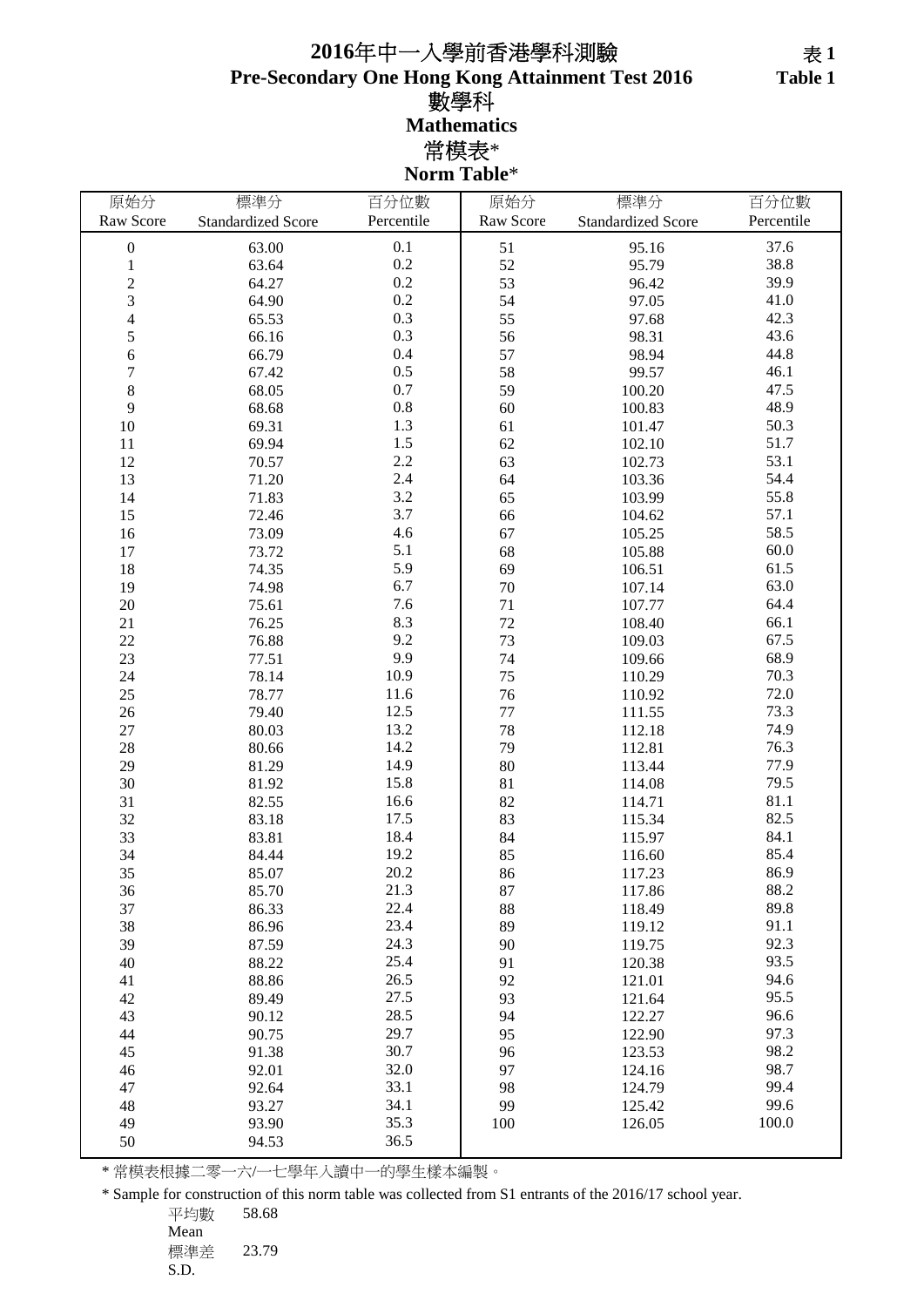## **Pre-Secondary One Hong Kong Attainment Test 2016** 數學科 **Norm Table by Learning Dimension**\* 按學習範疇劃分的常模表\* **Mathematics 2016**年中一入學前香港學科測驗

| 學習範疇               | 原始分                      | 標準分          | 百分位數       | 學習範疇               | 原始分                      | 標準分          | 百分位數       |
|--------------------|--------------------------|--------------|------------|--------------------|--------------------------|--------------|------------|
|                    | Raw                      | Standardized |            |                    | Raw                      | Standardized |            |
| Learning Dimension | Score                    | Score        | Percentile | Learning Dimension | Score                    | Score        | Percentile |
|                    |                          |              |            |                    |                          |              |            |
| 數<br>Number        | $\boldsymbol{0}$         | 60.89        | $0.2\,$    | 圖形與空間              | $\,$ 8 $\,$<br>9         | 97.97        | 47.4       |
|                    | $\mathbf{1}$             | 62.33        | 0.2        | (續)                |                          | 101.96       | 54.5       |
|                    | $\boldsymbol{2}$         | 63.77        | 0.6        | Shape and Space    | 10                       | 105.96       | 66.1       |
|                    | 3                        | 65.21        | 0.6        | (cont'd)           | $11\,$                   | 109.95       | 72.5       |
|                    | $\overline{\mathcal{A}}$ | 66.65        | 1.4        |                    | 12                       | 113.94       | 85.4       |
|                    | 5                        | 68.09        | 1.5        |                    | 13                       | 117.94       | 89.2       |
|                    | 6                        | 69.54        | 3.1        |                    | 14                       | 121.93       | 100.0      |
|                    | 7                        | 70.98        | 3.2        |                    |                          |              |            |
|                    | $\,8\,$                  | 72.42        | 5.5        | 度量                 | $\boldsymbol{0}$         | 72.82        | 3.6        |
|                    | 9                        | 73.86        | 5.8        | Measures           | $\mathbf{1}$             | 74.90        | 3.8        |
|                    | $10\,$                   | 75.30        | 8.4        |                    | $\overline{c}$           | 76.99        | 10.4       |
|                    | 11                       | 76.75        | 8.9        |                    | 3                        | 79.07        | 11.2       |
|                    | 12                       | 78.19        | 11.7       |                    | $\overline{\mathcal{L}}$ | 81.15        | 17.8       |
|                    | 13                       | 79.63        | 12.2       |                    | 5                        | 83.23        | 19.4       |
|                    | 14                       | 81.07        | 15.4       |                    | 6                        | 85.31        | 25.1       |
|                    | 15                       | 82.51        | 16.0       |                    | 7                        | 87.40        | 27.1       |
|                    | 16                       | 83.95        | 19.5       |                    | 8                        | 89.48        | 32.0       |
|                    | $17\,$                   | 85.40        | 20.1       |                    | 9                        | 91.56        | 34.1       |
|                    | $18\,$                   | 86.84        | 23.5       |                    | 10                       | 93.64        | 38.9       |
|                    | 19                       | 88.28        | 24.5       |                    | 11                       | 95.73        | 41.2       |
|                    | 20                       | 89.72        | 28.2       |                    | 12                       | 97.81        | 46.3       |
|                    | 21                       | 91.16        | 29.2       |                    | 13                       | 99.89        | 48.6       |
|                    | $22\,$                   | 92.60        | 33.2       |                    | 14                       | 101.97       | 53.9       |
|                    | 23                       | 94.05        | 34.3       |                    | 15                       | 104.05       | 56.6       |
|                    | 24                       | 95.49        | 38.9       |                    | 16                       | 106.14       | 62.6       |
|                    | 25                       | 96.93        | 40.1       |                    | 17                       | 108.22       | 65.3       |
|                    | 26                       | 98.37        | 44.6       |                    | 18                       | 110.30       | 71.7       |
|                    | 27                       | 99.81        | 46.2       |                    | 19                       | 112.38       | 74.7       |
|                    | $28\,$                   | 101.26       | 51.1       |                    | $20\,$                   | 114.46       | 81.7       |
|                    | 29                       | 102.70       | 52.7       |                    | $21\,$                   | 116.55       | 84.4       |
|                    | $30\,$                   | 104.14       | 57.4       |                    | $22\,$                   | 118.63       | 90.8       |
|                    | 31                       | 105.58       | 59.3       |                    | 23                       | 120.71       | 93.4       |
|                    | 32                       | 107.02       | 64.7       |                    | 24                       | 122.79       | 100.0      |
|                    | 33                       | 108.46       | 66.5       |                    |                          |              |            |
|                    | 34                       | 109.91       | 71.8       | 數據處理               | $\boldsymbol{0}$         | 72.63        | $6.0\,$    |
|                    | 35                       | 111.35       | 74.1       | Data Handling      | $\,1$                    | 76.69        | 8.1        |
|                    | 36                       | 112.79       | 79.2       |                    | $\overline{c}$           | 80.76        | 16.8       |
|                    | 37                       | 114.23       | 81.2       |                    | 3                        | 84.83        | 22.5       |
|                    | 38                       | 115.67       | 85.8       |                    | $\overline{\mathcal{L}}$ | 88.90        | 31.6       |
|                    | 39                       | 117.11       | 87.4       |                    | 5                        | 92.96        | 40.9       |
|                    | 40                       | 118.56       | 91.8       |                    | 6                        | 97.03        | 46.7       |
|                    | 41                       | 120.00       | 93.1       |                    | 7                        | 101.10       | 53.7       |
|                    | 42                       | 121.44       | 96.7       |                    | 8                        | 105.16       | 61.7       |
|                    | 43                       | 122.88       | 97.2       |                    | 9                        | 109.23       | 72.6       |
|                    | 44                       | 124.32       | 100.0      |                    | $10\,$                   | 113.30       | $81.0\,$   |
|                    |                          |              |            |                    | 11                       | 117.37       | 85.3       |
| 圖形與空間              | $\boldsymbol{0}$         | 66.03        | 2.2        |                    | 12                       | 121.43       | 100.0      |
| Shape and Space    | $\mathbf{1}$             | 70.02        | 3.4        |                    |                          |              |            |
|                    | $\overline{c}$           | 74.02        | 8.2        | 代數                 | $\boldsymbol{0}$         | 77.97        | 18.2       |
|                    | 3                        | 78.01        | 11.0       | Algebra            | $\,1$                    | 84.74        | 18.2       |
|                    | $\overline{\mathcal{A}}$ | 82.00        | 17.8       |                    | $\overline{\mathbf{c}}$  | 91.50        | 50.5       |
|                    | 5                        | 85.99        | 22.8       |                    | 3                        | 98.27        | 52.1       |
|                    | 6                        | 89.99        | 31.2       |                    | $\overline{\mathcal{L}}$ | 105.03       | 65.8       |
|                    | 7                        | 93.98        | 37.5       |                    | 5                        | 111.80       | 69.7       |
|                    |                          |              |            |                    | 6                        | 118.56       | 100.0      |

\* 常模表根據二零一六/一七學年入讀中一的學生樣本編製。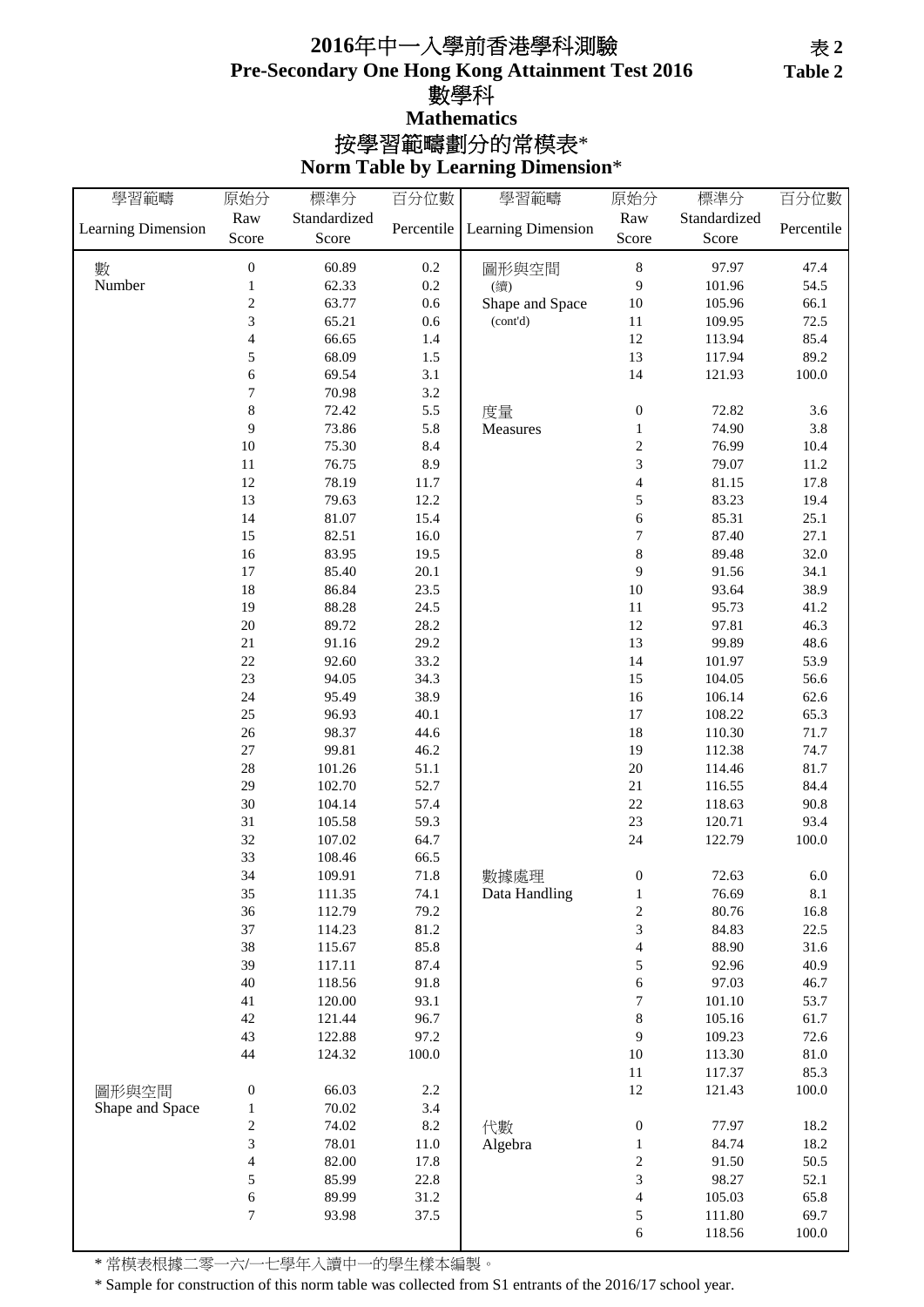中一入學前香港學科測驗

## 中文科 **2014**年轉換至**2016**年的原始分換算表\*

| 2014<br>中一入學前 | 2016<br>中一入學前 | 2014<br>中一入學前 | 2016<br>中一入學前 |
|---------------|---------------|---------------|---------------|
| 1.00          | 0.21          | 51.00         | 47.31         |
| 2.00          | 0.43          | 52.00         | 48.35         |
| 3.00          | 0.64          | 53.00         | 49.21         |
| 4.00          | 0.86          | 54.00         | 50.04         |
| 5.00          | 1.07          | 55.00         | 51.39         |
| 6.00          | 1.29          | 56.00         | 52.65         |
| 7.00          | 1.50          | 57.00         | 53.28         |
| 8.00          | 3.75          | 58.00         | 54.28         |
| 9.00          | 6.00          | 59.00         | 55.52         |
| 10.00         | 7.00          | 60.00         | 56.69         |
| 11.00         | 8.00          | 61.00         | 57.76         |
| 12.00         | 10.00         | 62.00         | 58.79         |
| 13.00         | 12.20         | 63.00         | 59.74         |
| 14.00         | 12.60         | 64.00         | 60.82         |
| 15.00         | 13.00         | 65.00         | 62.00         |
| 16.00         | 15.00         | 66.00         | 63.23         |
| 17.00         | 16.60         | 67.00         | 64.42         |
| 18.00         | 17.00         | 68.00         | 66.04         |
| 19.00         | 17.13         | 69.00         | 66.85         |
| 20.00         | 17.25         | 70.00         | 68.05         |
| 21.00         | 17.63         | 71.00         | 68.89         |
| 22.00         | 18.25         | 72.00         | 70.00         |
| 23.00         | 19.43         | 73.00         | 70.85         |
| 24.00         | 19.71         | 74.00         | 72.43         |
| 25.00         | 20.00         | 75.00         | 73.50         |
| 26.00         | 21.50         | 76.00         | 74.14         |
| 27.00         | 22.80         | 77.00         | 74.50         |
| 28.00         | 23.60         | 78.00         | 74.93         |
| 29.00         | 24.67         | 79.00         | 76.00         |
| 30.00         | 25.71         | 80.00         | 78.33         |
| 31.00         | 27.09         | 81.00         | 78.67         |
| 32.00         | 27.55         | 82.00         | 79.00         |
| 33.00         | 28.58         | 83.00         | 79.13         |
| 34.00         | 30.30         | 84.00         | 79.25         |
| 35.00         | 31.33         | 85.00         | 80.00         |
| 36.00         | 32.30         | 86.00         | 81.00         |
| 37.00         | 33.15         | 87.00         | 81.33         |
| 38.00         | 33.65         | 88.00         | 81.67         |
| 39.00         | 34.40         | 89.00         | 81.75         |
| 40.00         | 34.93         | 90.00         | 81.83         |
| 41.00         | 36.13         | 91.00         | 81.92         |
| 42.00         | 37.60         | 92.00         | 82.00         |
| 43.00         | 39.15         | 93.00         | 84.25         |
| 44.00         | 40.00         | 94.00         | 86.50         |
| 45.00         | 41.56         | 95.00         | 88.75         |
| 46.00         | 42.41         | 96.00         | 91.00         |
| 47.00         | 43.41         | 97.00         | 93.25         |
| 48.00         | 44.23         | 98.00         | 95.50         |
| 49.00         | 45.18         | 99.00         | 97.75         |
| 50.00         | 46.37         | 100.00        | 100.00        |

\* 換算表根據二零一六/一七學年入讀中一的學生樣本編製。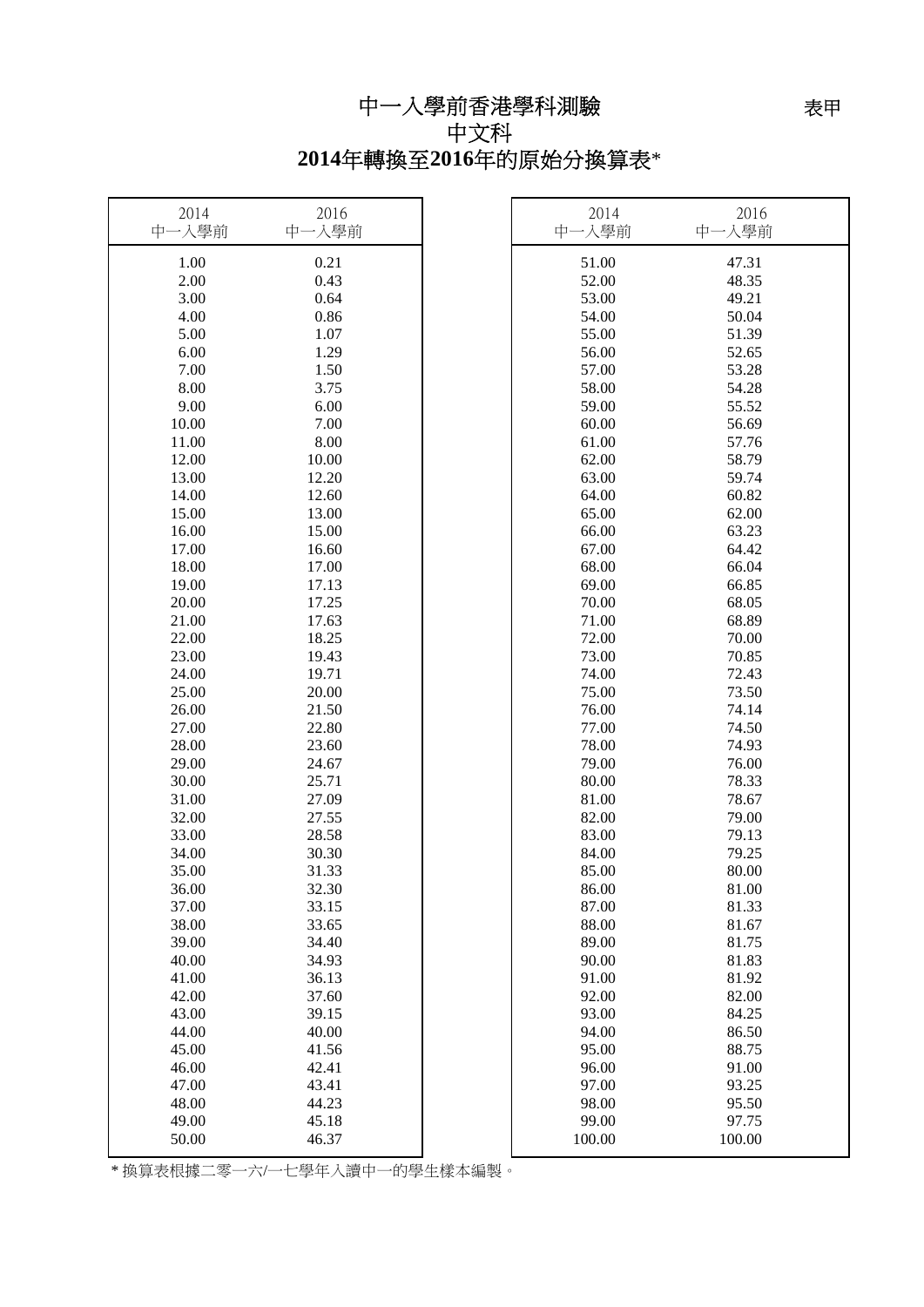## 中一入學前香港學科測驗 中文科

# **2016**年轉換至**2014**年的原始分換算表\*

| 2016<br>中一入學前 | 2014<br>中一入學前 | 2016<br>中一入學前 | 2014<br>中一入學前 |
|---------------|---------------|---------------|---------------|
| 1.00          | 1.50          | 51.00         | 54.79         |
| 2.00          | 3.00          | 52.00         | 55.50         |
| 3.00          | 4.50          | 53.00         | 56.40         |
| 4.00          | 6.00          | 54.00         | 57.74         |
| 5.00          | 7.50          | 55.00         | 58.58         |
| 6.00          | 9.00          | 56.00         | 59.41         |
| 7.00          | 10.00         | 57.00         | 60.36         |
| 8.00          | 11.00         | 58.00         | 61.21         |
| 9.00          | 11.33         | 59.00         | 62.17         |
| 10.00         | 12.00         | 60.00         | 63.28         |
| 11.00         | 12.25         | 61.00         | 64.19         |
| 12.00         | 12.75         | 62.00         | 65.00         |
| 13.00         | 15.00         | 63.00         | 65.89         |
| 14.00         | 15.33         | 64.00         | 66.48         |
| 15.00         | 16.00         | 65.00         | 67.42         |
| 16.00         | 16.25         | 66.00         | 67.97         |
| 17.00         | 18.00         | 67.00         | 69.16         |
| 18.00         | 21.75         | 68.00         | 69.96         |
| 19.00         | 22.50         | 69.00         | 71.13         |
| 20.00         | 25.00         | 70.00         | 72.00         |
| 21.00         | 25.71         | 71.00         | 73.22         |
| 22.00         | 26.33         | 72.00         | 73.33         |
| 23.00         | 27.14         | 73.00         | 74.62         |
| 24.00         | 28.40         | 74.00         | 75.71         |
| 25.00         | 29.38         | 75.00         | 78.25         |
| 26.00         | 30.29         | 76.00         | 79.00         |
| 27.00         | 30.86         | 77.00         | 79.43         |
| 28.00         | 32.42         | 78.00         | 79.86         |
| 29.00         | 33.33         | 79.00         | 82.00         |
| 30.00         | 33.80         | 80.00         | 85.00         |
| 31.00         | 34.64         | 81.00         | 86.00         |
| 32.00         | 35.73         | 82.00         | 92.00         |
| 33.00         | 36.70         | 83.00         | 92.44         |
| 34.00         | 38.54         | 84.00         | 92.89         |
| 35.00         | 40.07         | 85.00         | 93.33         |
| 36.00         | 40.93         | 86.00         | 93.78         |
| 37.00         | 41.54         | 87.00         | 94.22         |
| 38.00         | 42.29         | 88.00         | 94.67         |
| 39.00         | 42.79         | 89.00         | 95.11         |
| 40.00         | 44.00         | 90.00         | 95.56         |
| 41.00         | 44.59         | 91.00         | 96.00         |
| 42.00         | 45.50         | 92.00         | 96.44         |
| 43.00         | 46.59         | 93.00         | 96.89         |
| 44.00         | 47.63         | 94.00         | 97.33         |
| 45.00         | 48.83         | 95.00         | 97.78         |
| 46.00         | 49.72         | 96.00         | 98.22         |
| 47.00         | 50.57         | 97.00         | 98.67         |
| 48.00         | 51.77         | 98.00         | 99.11         |
| 49.00         | 52.61         | 99.00         | 99.56         |
| 50.00         | 53.96         | 100.00        | 100.00        |

\* 換算表根據二零一六/一七學年入讀中一的學生樣本編製。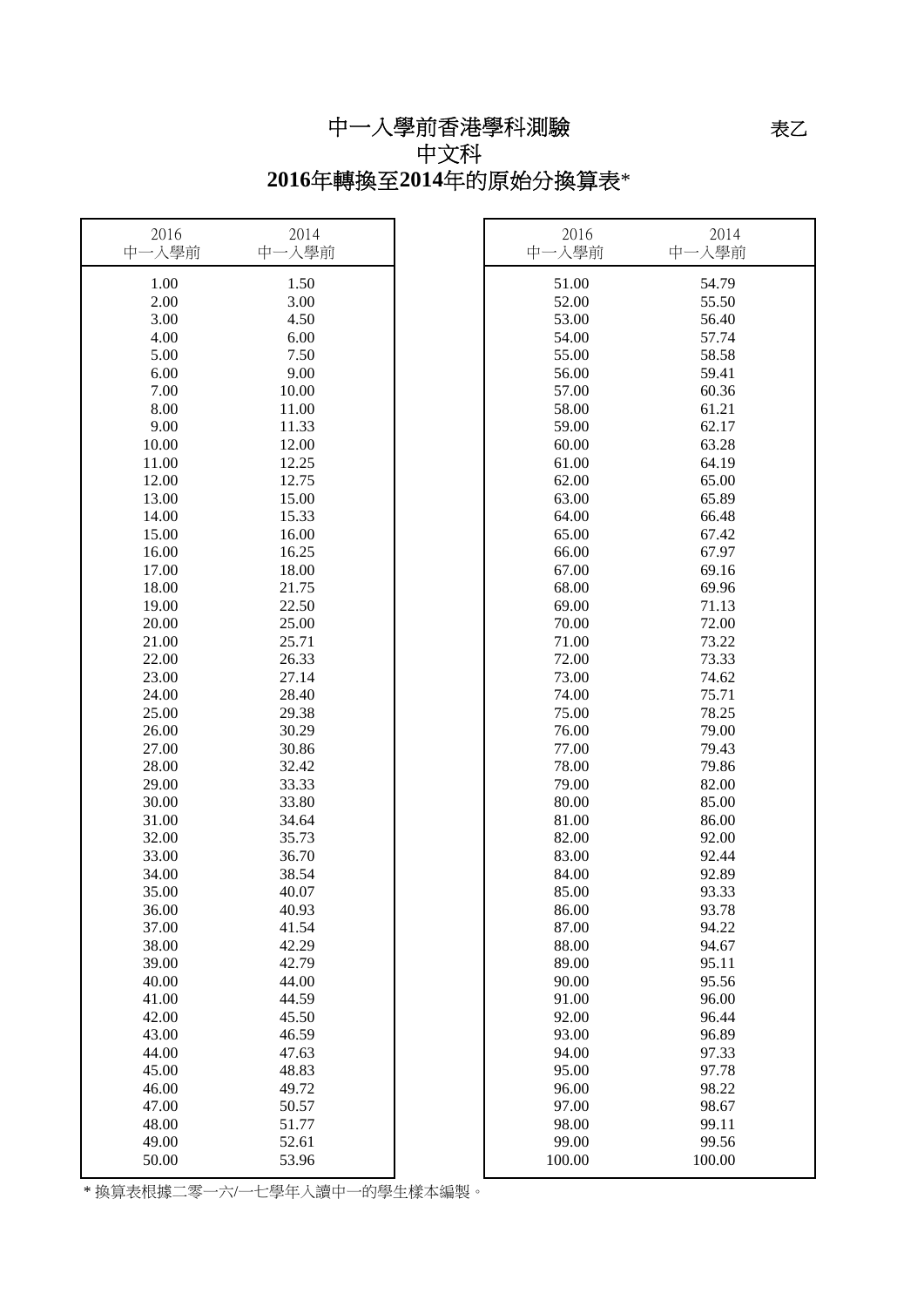#### **Table A**

## **Pre-Secondary One Hong Kong Attainment Test English Conversion Table of Raw Scores from 2014 to 2016**\*

| Pre-S1 | Pre-S1 | Pre-S1 | Pre-S1 |
|--------|--------|--------|--------|
| 2014   | 2016   | 2014   | 2016   |
| 1.00   | 1.17   | 51.00  | 41.73  |
| 2.00   | 2.33   | 52.00  | 42.15  |
| 3.00   | 3.50   | 53.00  | 42.50  |
| 4.00   | 4.67   | 54.00  | 42.85  |
| 5.00   | 5.83   | 55.00  | 43.50  |
| 6.00   | 7.00   | 56.00  | 44.46  |
| 7.00   | 7.10   | 57.00  | 46.32  |
| 8.00   | 7.90   | 58.00  | 46.79  |
| 9.00   | 8.38   | 59.00  | 47.25  |
| 10.00  | 10.33  | 60.00  | 48.00  |
| 11.00  | 11.00  | 61.00  | 49.13  |
| 12.00  | 12.40  | 62.00  | 49.56  |
| 13.00  | 13.25  | 63.00  | 50.22  |
| 14.00  | 14.37  | 64.00  | 51.19  |
| 15.00  | 15.83  | 65.00  | 51.81  |
| 16.00  | 16.45  | 66.00  | 53.10  |
| 17.00  | 16.76  | 67.00  | 54.20  |
| 18.00  | 17.68  | 68.00  | 54.87  |
| 19.00  | 18.04  | 69.00  | 56.57  |
| 20.00  | 18.73  | 70.00  | 58.42  |
| 21.00  | 19.45  | 71.00  | 60.13  |
| 22.00  | 20.08  | 72.00  | 61.78  |
| 23.00  | 20.65  | 73.00  | 63.10  |
| 24.00  | 20.92  | 74.00  | 65.45  |
| 25.00  | 22.15  | 75.00  | 66.78  |
| 26.00  | 22.69  | 76.00  | 68.00  |
| 27.00  | 23.23  | 77.00  | 69.22  |
| 28.00  | 24.75  | 78.00  | 70.30  |
| 29.00  | 25.54  | 79.00  | 72.40  |
| 30.00  | 26.00  | 80.00  | 74.75  |
| 31.00  | 26.27  | 81.00  | 76.10  |
| 32.00  | 26.68  | 82.00  | 78.00  |
| 33.00  | 26.86  | 83.00  | 79.80  |
| 34.00  | 27.46  | 84.00  | 82.40  |
| 35.00  | 28.00  | 85.00  | 84.20  |
| 36.00  | 28.60  | 86.00  | 87.00  |
| 37.00  | 29.77  | 87.00  | 87.78  |
| 38.00  | 30.23  | 88.00  | 88.00  |
| 39.00  | 31.00  | 89.00  | 88.75  |
| 40.00  | 32.20  | 90.00  | 89.00  |
| 41.00  | 33.00  | 91.00  | 91.00  |
| 42.00  | 34.00  | 92.00  | 92.00  |
| 43.00  | 36.19  | 93.00  | 94.00  |
| 44.00  | 36.48  | 94.00  | 94.67  |
| 45.00  | 36.93  | 95.00  | 95.33  |
| 46.00  | 37.08  | 96.00  | 96.00  |
| 47.00  | 37.85  | 97.00  | 97.00  |
| 48.00  | 38.92  | 98.00  | 98.00  |
| 49.00  | 40.42  | 99.00  | 99.00  |
| 50.00  | 40.95  | 100.00 | 100.00 |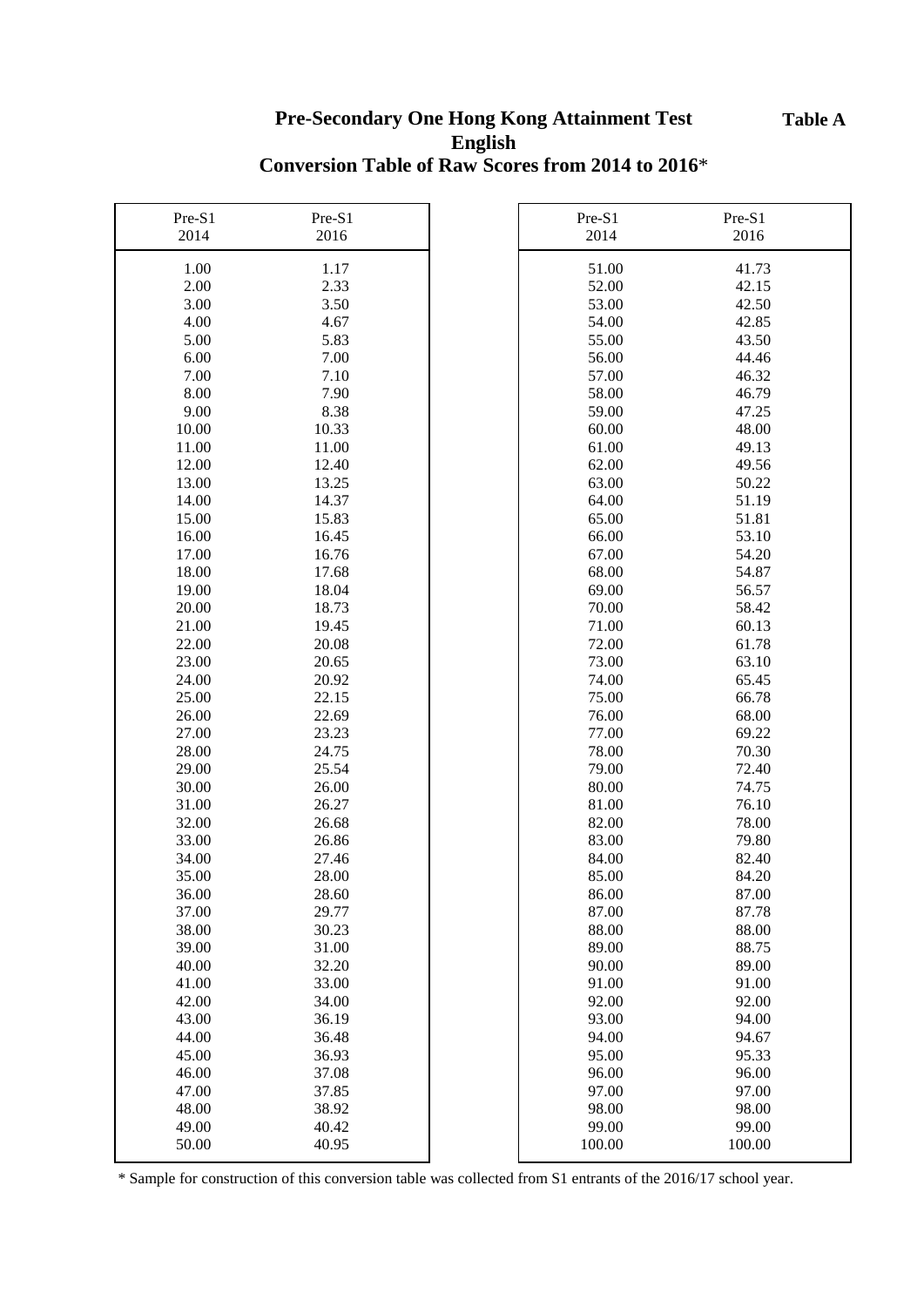#### **Pre-Secondary One Hong Kong Attainment Test English Conversion Table of Raw Scores from 2016 to 2014**\*

| Pre-S1       | Pre-S1         | Pre-S1         | Pre-S1         |
|--------------|----------------|----------------|----------------|
| 2016         | 2014           | 2016           | 2014           |
|              |                |                |                |
| 1.00<br>2.00 | 0.50<br>1.00   | 51.00<br>52.00 | 63.70<br>65.23 |
|              |                |                |                |
| 3.00         | 1.50           | 53.00          | 65.92          |
| 4.00         | 2.00           | 54.00          | 66.75          |
| 5.00         | 3.33           | 55.00          | 68.11          |
| 6.00         | 4.67           | 56.00          | 68.78          |
| 7.00         | 6.00           | 57.00          | 69.17          |
| 8.00         | 8.25           | 58.00          | 69.56          |
| 9.00         | 9.31           | 59.00          | 70.50          |
| 10.00        | 9.81           | 60.00          | 70.91          |
| 11.00        | 11.00          | 61.00          | 71.65          |
| 12.00        | 11.69          | 62.00          | 72.20          |
| 13.00        | 12.67          | 63.00          | 72.90          |
| 14.00        | 13.56          | 64.00          | 73.43          |
| 15.00        | 14.44          | 65.00          | 73.76          |
| 16.00        | 15.19          | 66.00          | 74.46          |
| 17.00        | 17.32          | 67.00          | 75.15          |
| 18.00        | 18.88          | 68.00          | 76.00          |
| 19.00        | 20.58          | 69.00          | 76.69          |
| 20.00        | 21.75          | 70.00          | 77.82          |
| 21.00        | 24.10          | 71.00          | 78.35          |
| 22.00        | 24.90          | 72.00          | 78.70          |
| 23.00        | 26.57          | 73.00          | 79.32          |
| 24.00        | 27.63          | 74.00          | 79.68          |
| 25.00        | 28.22          | 75.00          | 80.23          |
| 26.00        | 30.00          | 76.00          | 80.92          |
| 27.00        | 33.33          | 77.00          | 81.56          |
| 28.00        | 35.00          | 78.00          | 82.00          |
| 29.00        | 36.38          | 79.00          | 82.50          |
| 30.00        | 37.50          | 80.00          | 83.10          |
| 31.00        | 39.00          | 81.00          | 83.57          |
| 32.00        | 39.82          | 82.00          | 83.90          |
| 33.00        | 41.00          | 83.00          | 84.15          |
| 34.00        | 42.00          | 84.00          | 84.90          |
| 35.00        | 42.57          | 85.00          | 85.53          |
| 36.00        | 42.64          | 86.00          | 85.60          |
| 37.00        | 45.67          | 87.00          | 86.00          |
| 38.00        |                | 88.00          | 88.00          |
| 39.00        | 47.14<br>48.05 | 89.00          | 90.00          |
|              |                |                | 90.75          |
| 40.00        | 48.64          | 90.00          |                |
| 41.00        | 50.11          | 91.00          | 91.00          |
| 42.00        | 51.50          | 92.00          | 92.00          |
| 43.00        | 54.33          | 93.00          | 92.33          |
| 44.00        | 55.50          | 94.00          | 93.00          |
| 45.00        | 56.35          | 95.00          | 94.50          |
| 46.00        | 56.70          | 96.00          | 96.00          |
| 47.00        | 58.67          | 97.00          | 97.00          |
| 48.00        | 60.00          | 98.00          | 98.00          |
| 49.00        | 60.83          | 99.00          | 99.00          |
| 50.00        | 62.78          | 100.00         | 100.00         |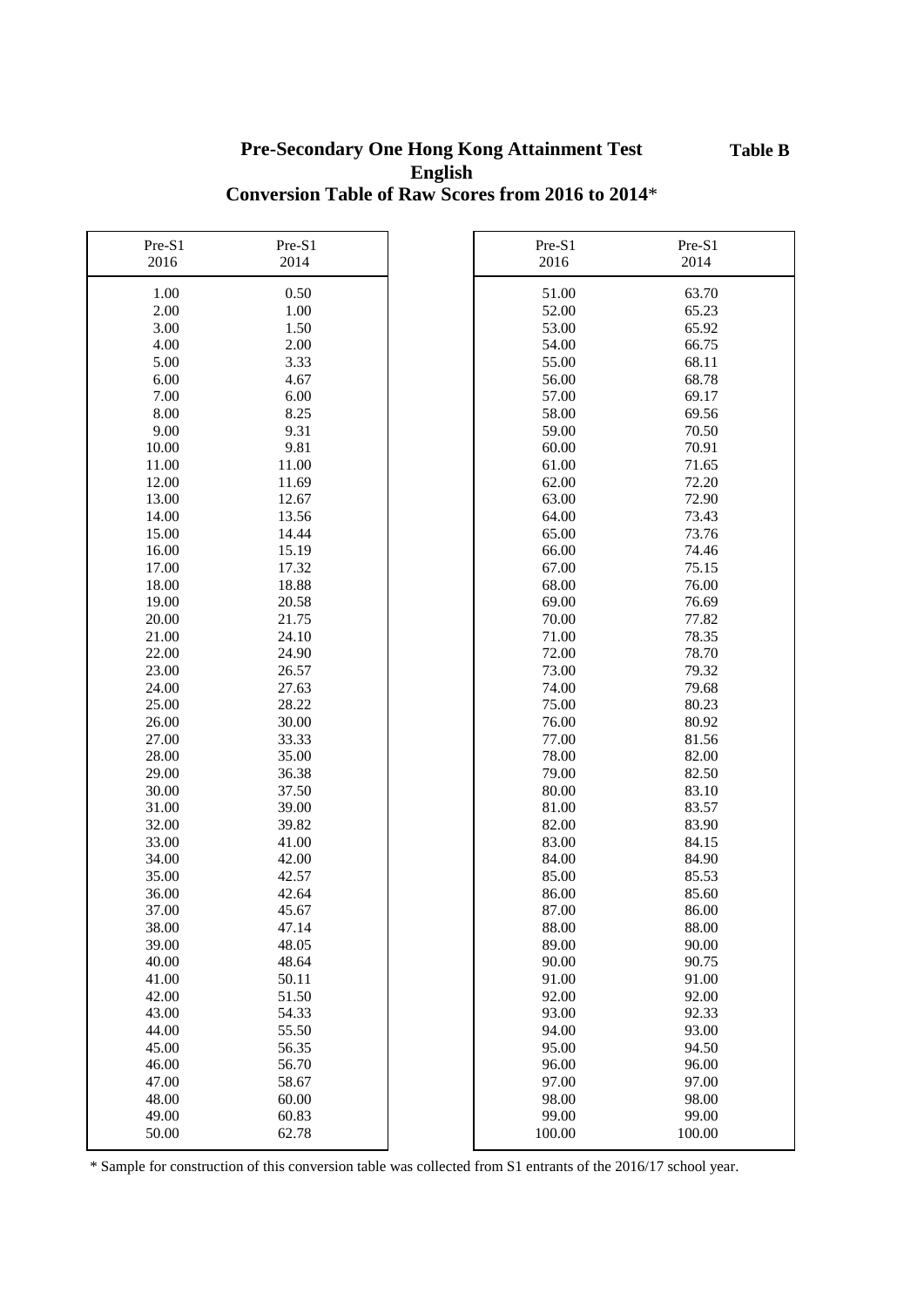## **Pre-Secondary One Hong Kong Attainment Test** 中一入學前香港學科測驗 數學科 **Mathematics**

**Table A**  表甲 Table A

# **2014**年轉換至**2016**年的原始分換算表\*

r

**Conversion Table of Raw Scores from 2014 to 2016**\*

| 2014   | 2016   | 2014   | 2016   |
|--------|--------|--------|--------|
| 中一入學前  | 中一入學前  | 中一入學前  | 中一入學前  |
| Pre-S1 | Pre-S1 | Pre-S1 | Pre-S1 |
| 1.00   | 0.78   | 51.00  | 49.47  |
| 2.00   | 1.56   | 52.00  | 50.08  |
| 3.00   | 2.35   | 53.00  | 51.24  |
| 4.00   | 3.13   | 54.00  | 52.00  |
| 5.00   | 3.91   | 55.00  | 53.07  |
| 6.00   | 4.70   | 56.00  | 53.60  |
| 7.00   | 5.48   | 57.00  | 54.70  |
| 8.00   | 8.00   | 58.00  | 55.57  |
| 9.00   | 9.00   | 59.00  | 56.69  |
| 10.00  | 11.00  | 60.00  | 57.19  |
| 11.00  | 11.40  | 61.00  | 57.94  |
| 12.00  | 12.00  | 62.00  | 58.83  |
| 13.00  | 13.33  | 63.00  | 59.87  |
| 14.00  | 14.00  | 64.00  | 61.00  |
| 15.00  | 14.38  | 65.00  | 61.94  |
| 16.00  | 15.67  | 66.00  | 62.94  |
| 17.00  | 15.92  | 67.00  | 63.56  |
| 18.00  | 17.13  | 68.00  | 63.89  |
| 19.00  | 17.50  | 69.00  | 64.50  |
| 20.00  | 18.33  | 70.00  | 65.16  |
| 21.00  | 19.67  | 71.00  | 65.88  |
| 22.00  | 21.00  | 72.00  | 67.19  |
| 23.00  | 22.20  | 73.00  | 68.17  |
| 24.00  | 23.50  | 74.00  | 69.31  |
| 25.00  | 23.83  | 75.00  | 71.27  |
| 26.00  | 24.70  | 76.00  | 72.35  |
| 27.00  | 25.00  | 77.00  | 73.06  |
| 28.00  | 27.14  | 78.00  | 74.00  |
| 29.00  | 27.57  | 79.00  | 75.38  |
| 30.00  | 28.80  | 80.00  | 77.00  |
| 31.00  | 29.89  | 81.00  | 78.00  |
| 32.00  | 30.77  | 82.00  | 78.63  |
| 33.00  | 32.30  | 83.00  | 79.30  |
| 34.00  | 33.40  | 84.00  | 80.24  |
| 35.00  | 34.43  | 85.00  | 80.67  |
| 36.00  | 35.67  | 86.00  | 81.31  |
| 37.00  | 36.00  | 87.00  | 82.19  |
| 38.00  | 37.33  | 88.00  | 83.50  |
| 39.00  | 38.04  | 89.00  | 85.50  |
| 40.00  | 38.68  | 90.00  | 86.20  |
| 41.00  | 39.00  | 91.00  | 86.93  |
| 42.00  | 39.36  | 92.00  | 88.50  |
| 43.00  | 40.45  | 93.00  | 91.56  |
| 44.00  | 41.13  | 94.00  | 91.75  |
| 45.00  | 43.00  | 95.00  | 93.57  |
| 46.00  | 44.43  | 96.00  | 94.40  |
| 47.00  | 46.00  | 97.00  | 96.00  |
| 48.00  | 47.30  | 98.00  | 98.00  |
| 49.00  | 48.00  | 99.00  | 99.00  |
| 50.00  | 48.50  | 100.00 | 100.00 |
|        |        |        |        |

\* 換算表根據二零一六/一七學年入讀中一的學生樣本編製。